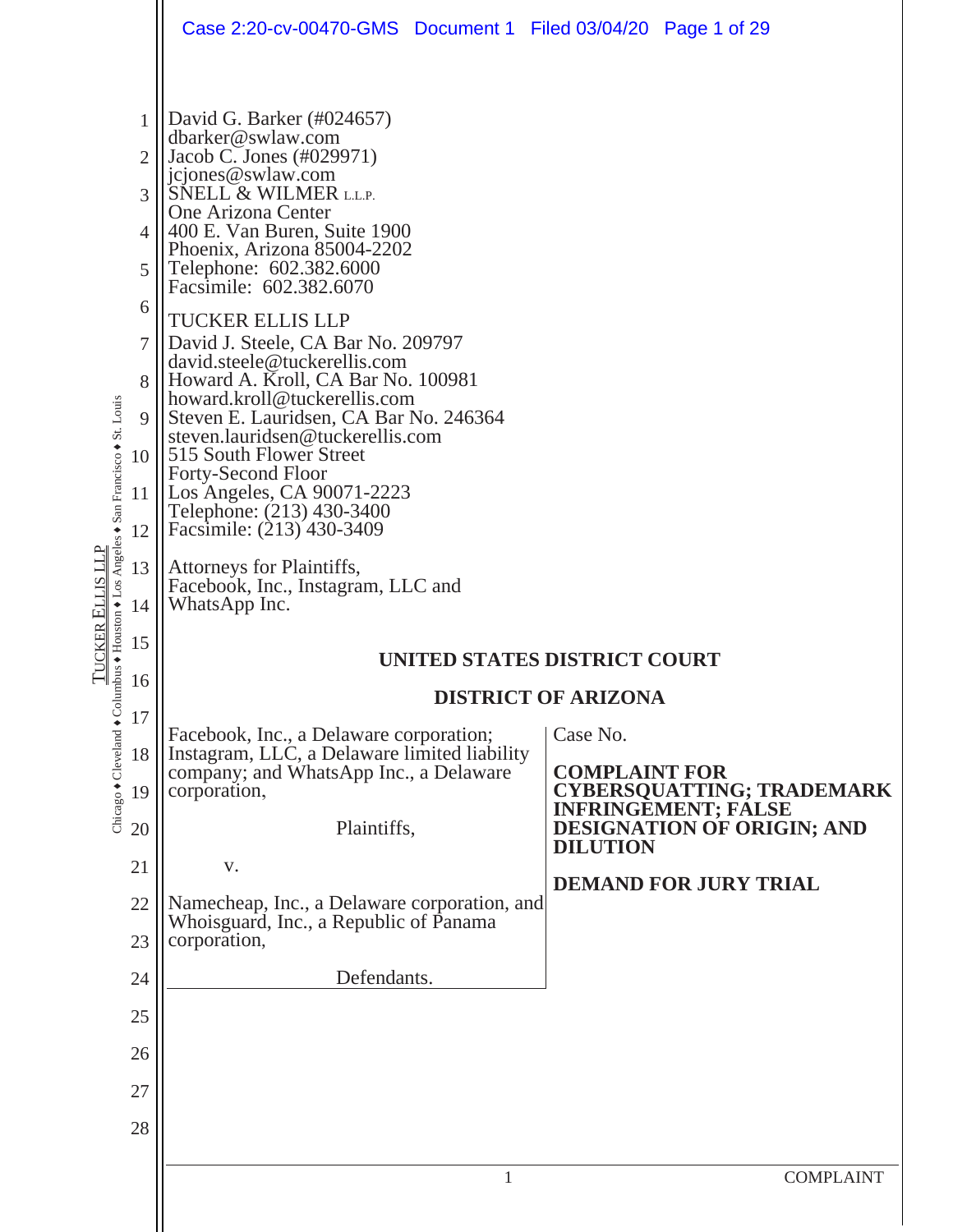1 2 3 4 5 Plaintiffs Facebook, Inc. ("Facebook"), Instagram, LLC ("Instagram"), and WhatsApp Inc. ("WhatsApp") (collectively "Plaintiffs") by and through their attorneys, Tucker Ellis LLP, file their complaint against Defendants Namecheap, Inc. ("Namecheap), and Whoisguard, Inc. ("Whoisguard") (collectively "Defendants") for injunctive relief and damages.

### **I. INTRODUCTION**

1. Cybercrime is highly dependent on Internet domain names, which are registered and used to send spear-phishing emails, operate malware, and engage in other types of online abuse. According to the Internet Corporation of Assigned Names and Numbers ("ICANN"), as of July 31, 2019, there were over 800,000 resolving domain names used for phishing, malware, spam, and botnets.

12 13 14 15 16 17 2. Cybercriminals often rely on proxy services to hide their ownership and control of malicious domains from the public. Proxy services conceal the domain name registrant's identity normally listed on publicly available domain name registration records. These proxy services, like the services offered by Defendants, are increasingly used by cybercriminals and spammers as they cycle through domain names in order to conceal their identities and evade detection.

Chicago  $\bullet$  Cleveland  $\bullet$  Columbus  $\bullet$  Houston  $\bullet$  Los Angeles  $\bullet$  San Francisco  $\bullet$  St. Louis Chicago + Cleveland + Columbus + Houston + Los Angeles + San Francisco + St. Louis 18

TUCKER

ELLIS LLP

**TUCKER ELLIS LLP** 

6

7

8

9

10

11

3. Namecheap is an ICANN-accredited domain name registrar.

19 20 21 4. Whoisguard, which is Namecheap's alter ego, provides a proxy service to Namecheap's customers (Whoisguard and Namecheap refer to this service as "WhoisGuard" with a capital "G").

22 23 5. Whoisguard registers the domain name (as the registrant) and licenses the domain name to the individual or entity who uses the domain name (the "Licensee").

24 25 6. Whoisguard is listed as the registrant for domain names which use the WhoisGuard service on publicly available domain name registration records.

26 27 28 7. Countless domain names registered by Whoisguard and licensed to Licensee(s) are used in connection with online abuse, including phishing, malware, spam and trademark infringement.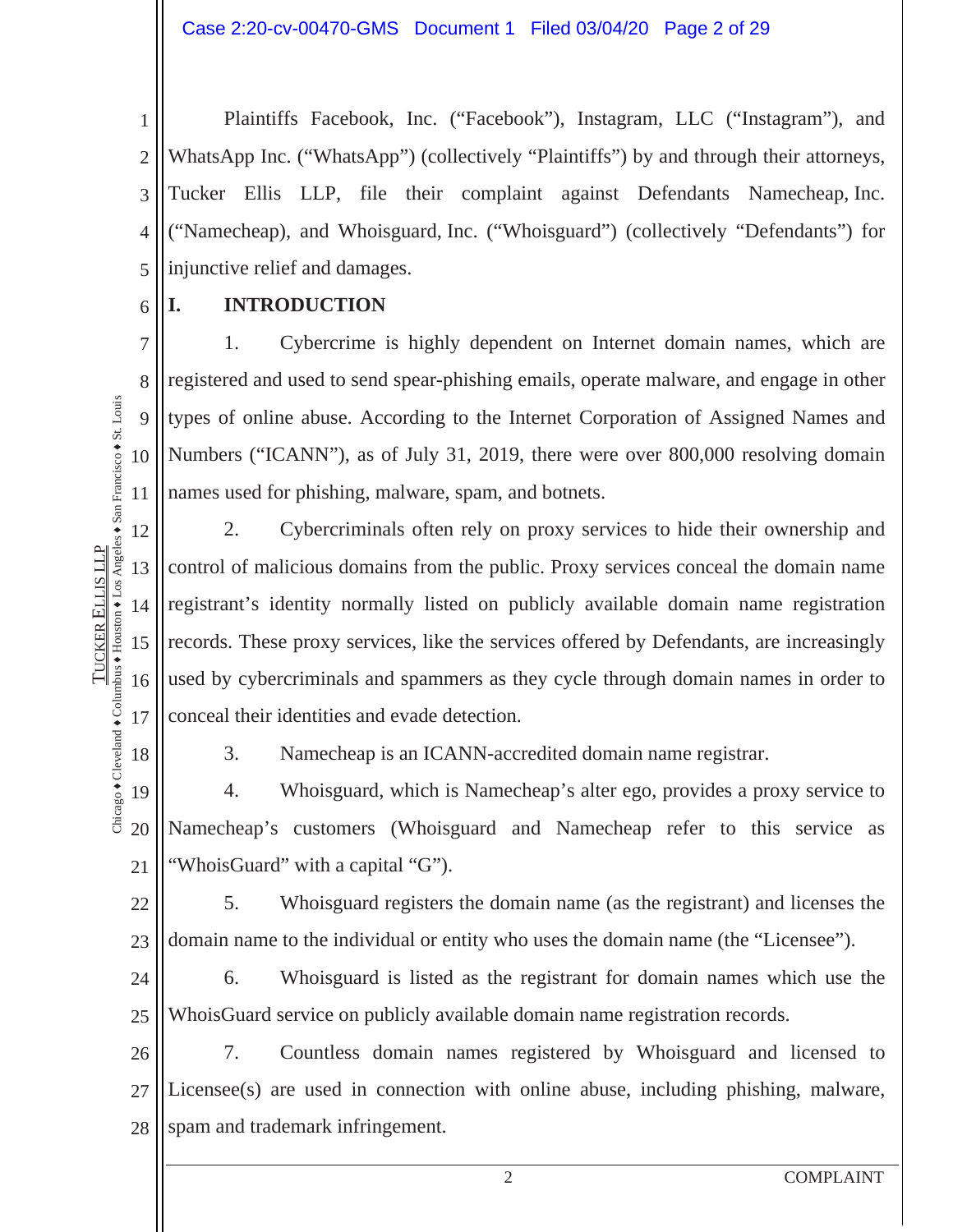1 2 3 8. Despite notice, Namecheap has repeatedly failed to take "… steps to investigate and respond appropriately to any reports of abuse" as required by the ICANN Registrar Accreditation Agreement ("RAA").

4 5 6 7 9. Even when Whoisguard has received reasonable evidence of actionable harm caused by one of the domain names Whoisguard registered, Whoisguard has failed to provide the identity or contact information of its Licensee(s) to the victim of that harm.

8 9 10 11 12 13 14 15 16 10. According to the Internet anti-spam organization, Spamhaus.org, Namecheap was responsible for more fraudulent domain registrations than the next three registrars on the "Top 20" list combined. In Spamhaus' third-quarter 2019 report, it explained: "The US-based domain registrar 'Namecheap' continued to be the favorite place for malware authors to register their botnet C&C domains." In Spamhaus' 2019 overall report, it stated: "Namecheap was (again) the most abused registrar: Around 25% of all botnet C&C domain names were registered through this US-based registrar. It's the third consecutive year that Namecheap has held the pole position in our annual ranking of most abused domain registrars."

17 18 19 20 21 11. In 2018, Internet security expert Brian Krebs, who writes extensively on cybersecurity matters, reported on a so-called sextortion email scam that was making its way around the Internet. Krebs reviewed the domain names used in the scams and noted: "most were registered at the end of May 2018 through domain registrar Namecheap."

22 23 24 25 12. One such example Krebs discussed in his 2018 report involved uscourtsgov.com and numerous other domain names that were used in connection with a ransomware scam that was perpetrated by sending out spam emails. These domain names were registered through Namecheap.

26 27 28 13. Whoisguard and its alter ego, Namecheap, has and continues to register, as the registrant, domain names used for malicious activity, including phishing and online fraud. Many of these domain names infringed and continue to infringe on

3 COMPLAINT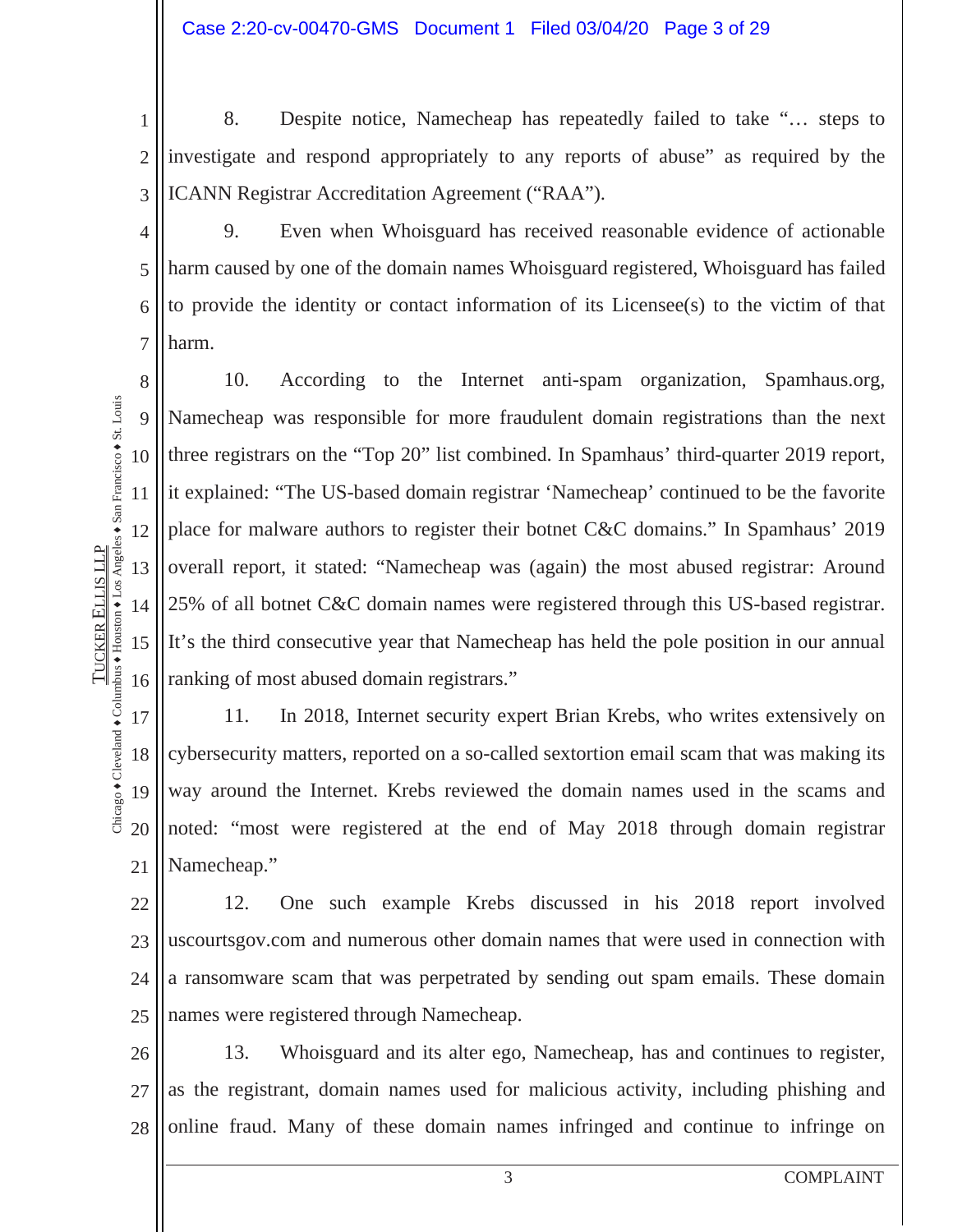1 Plaintiffs' trademarks.

2 3 4 5 14. Whoisguard and Namecheap, as its alter ego, with a bad faith intent to profit from Plaintiffs' trademarks, registered (as the registrant), trafficked in (as the licensor), and/or used domain names that are identical or confusingly similar to Plaintiffs' trademarks in violation of 15 U.S.C. § 1125.

6 7 8 9 10 15. Namecheap and Whoisguard agreed in the Domain Name Registration Agreement that, "if [Whoisguard] license[s] the use of the domain name registered to [Whoisguard] to a third party, [Whoisguard] nonetheless remain[s] the domain name holder of record, and remain[s] responsible for all obligations under this Agreement, including but not limited to … ensuring non-infringement of any third party intellectual property rights or other rights."

16. Namecheap and Whoisguard also agreed that Whoisguard, as the Registered Name Holder, shall accept liability for harm caused by wrongful use of the Registered Name, unless it discloses the current contact information provided by the licensee and the identity of the licensee.

17. Plaintiffs have sent multiple notices to Whoisguard providing reasonable evidence of actionable harm and requesting that Whoisguard disclose the identity and current contact information for the relevant Whoisguard's Licensees.

19 20 21 18. Whoisguard failed to disclose the identity and current contact information for the Licensees and, therefore, Whoisguard and Namecheap, as its alter ego, have agreed to accept liability for the harm caused by the use of the domain names.

22 23 24 19. Plaintiffs seek damages and injunctive relief against Defendants to stop their ongoing unlawful and harmful conduct, pursuant to the Lanham Act and the Anti-Cybersquatting Consumer Protection Act, 15 U.S.C. § 1125.

25 **II. THE PARTIES** 

26 27 20. Plaintiff Facebook, Inc. is a Delaware corporation with its principal place of business in Menlo Park, California.

28

11

12

13

14

Chicago  $\bullet$  Cleveland  $\bullet$  Columbus  $\bullet$  Houston  $\bullet$  Los Angeles  $\bullet$  San Francisco  $\bullet$  St. Louis

Chicago + Cleveland + Columbus + Houston + Los Angeles + San Francisco + St. Louis **TUCKER ELLIS LLP** 

15

TUCKER

ELLIS LLP

16

17

18

21. Plaintiff Instagram, LLC is a Delaware limited liability company with its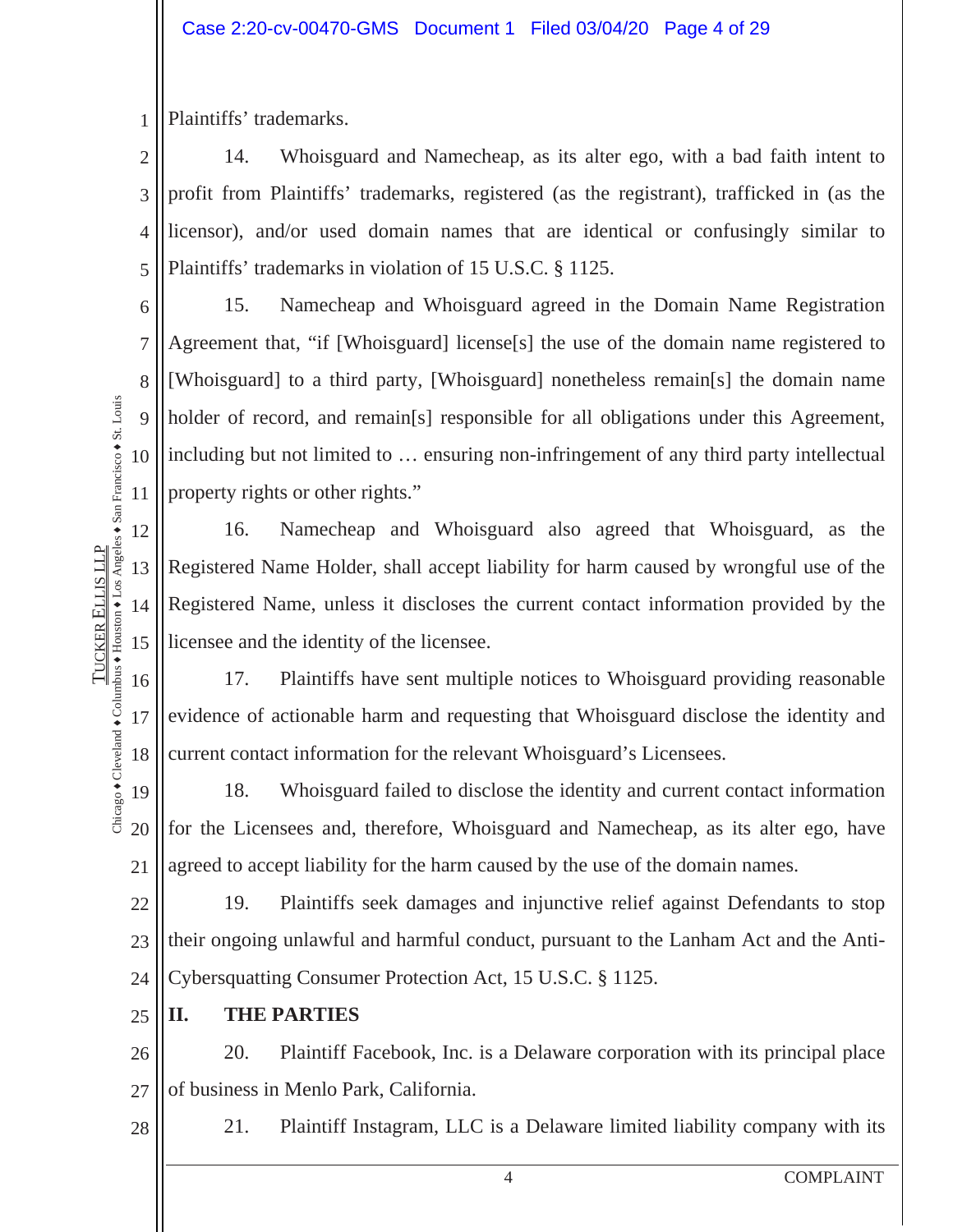1 principal place of business in Menlo Park, California.

2 3 22. Plaintiff WhatsApp Inc. is a Delaware corporation with its principal place of business in Menlo Park, California.

4 5 23. Defendant Namecheap, Inc. is a Delaware corporation with its principal place of business in Phoenix, Arizona.

6 7 24. Defendant Whoisguard, Inc. is a Republic of Panama corporation with its principal place of business in Phoenix, Arizona.

8 9 10 25. At all times material to this action, Namecheap and Whoisguard have been and continue to be instrumentalities and alter egos of each other. Namecheap is also the direct participant in the actions of Whoisguard as alleged in this Complaint.

### **III. JURISDICTION AND VENUE**

12 26. The Court has federal question jurisdiction over the federal causes of action alleged in this complaint pursuant to 28 U.S.C. § 1331.

14 15 16 17 27. The Court has general jurisdiction over Namecheap because its principal place of business is in Phoenix, Arizona. Namecheap further operates its datacenters in Arizona, both its headquarters and employees are in Arizona, and Namecheap specifies Arizona in the forum selection clauses in its contracts.

18 19 20 21 22 28. The Court has personal jurisdiction over Whoisguard because the business of Whoisguard is to provide services to Namecheap in Arizona. Further, Whoisguard's principal place of business is in Phoenix, Arizona. Whoisguard further operates its datacenters in Arizona, both its headquarters and employees are in Arizona, and Whoisguard specifies Arizona in the forum selection clauses in its contracts.

23 24 25 26 27 28 29. Namecheap and Whoisguard have entered into one or more contracts for domain name registration services and proxy services used in connection with Defendants' unlawful scheme; a material term of these contracts was Defendants' agreement to submit to the Court's jurisdiction. A copy of Namecheap's Domain Name Registration Agreement (including the referenced agreements which form part of the agreement) is attached to this Complaint as Exhibit 1. A copy of Whoisguard's proxy

11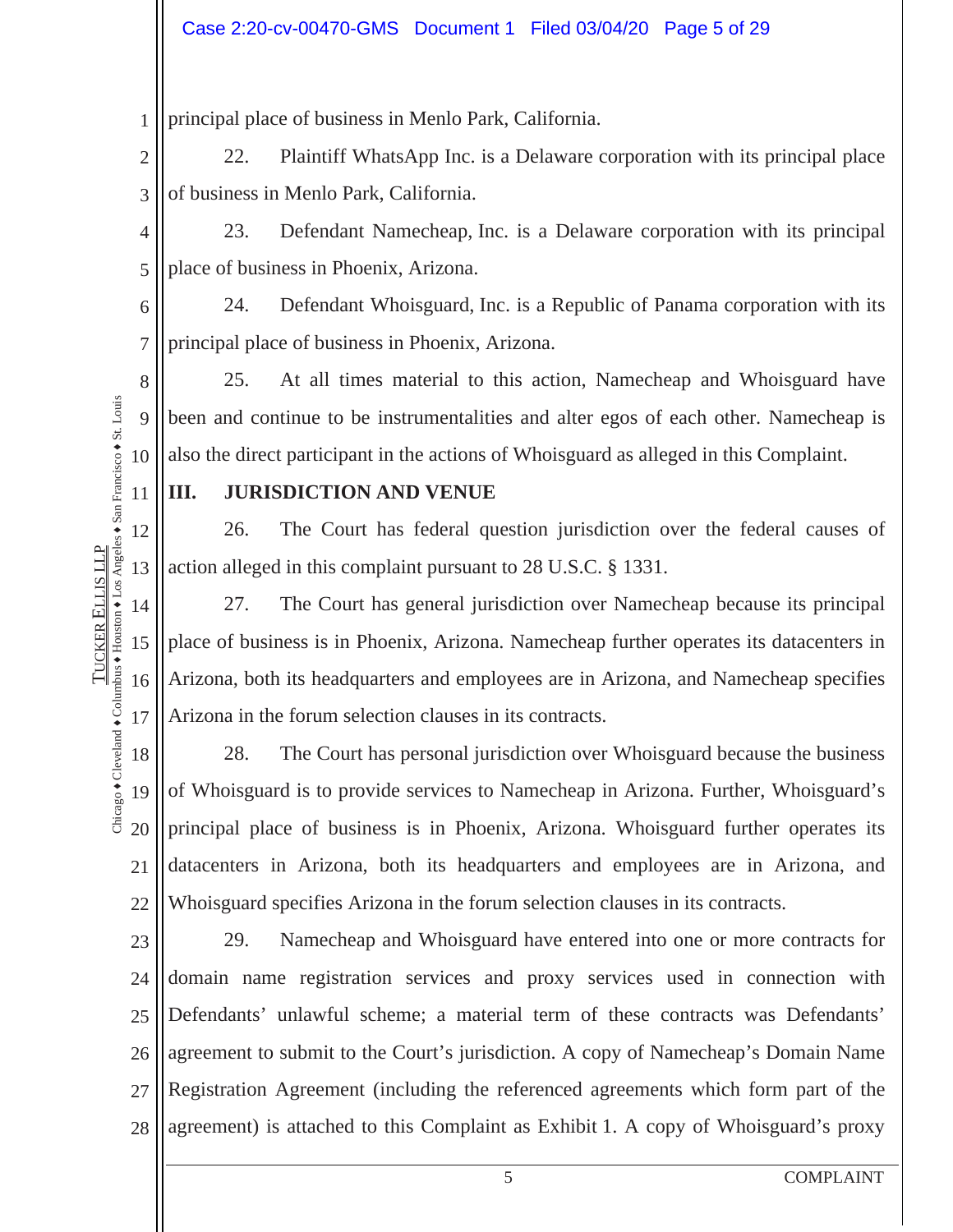1 2 service agreement, titled Namecheap WHOIS Proxy Agreement ("Whoisguard's Proxy Agreement") is attached to this Complaint as Exhibit 2.

3 4 5 6 7 8 9 30. Venue is proper with respect to each of the Defendants pursuant to 28 U.S.C. §1391(b)(1) because Defendants reside in this judicial district. Venue is also proper in this judicial district pursuant to 28 U.S.C. §1391(b)(2) because a substantial part of the events and omissions giving rise to the claims alleged occurred in this district. In the alternative, venue is proper in this judicial district pursuant to 28 U.S.C. §1391(b)(3) because Defendants are subject to the Court's personal jurisdiction.

- Diicago + Cleveland + Columbus + Houston + Los Angeles + San Francisco + St. Louis 10
- 11 Chicago  $\bullet$  Cleveland  $\bullet$  Columbus  $\bullet$  Houston  $\bullet$  Los Angeles  $\bullet$  San Francisco  $\bullet$  St. Louis

12

13

14

TUCKER

ELLIS LLP

**TUCKER ELLIS LLP** 

## **IV. FACTUAL ALLEGATIONS**

#### **A. Background on Plaintiffs and their Trademarks**

31. Amongst other products and services, Facebook offers a social networking website and mobile application that enables its users to create their own personal profiles and connect with each other on their personal computers and mobile devices.

15 16 17 18 32. Facebook owns the exclusive rights to numerous trademarks and service marks to provide its online services, including the distinctive FACEBOOK wordmark and stylized mark, having used the marks in connection with its services since at least as early as 2004.

19 20 33. In addition to its extensive common law rights, Facebook owns numerous United States registrations for its FACEBOOK marks including, but not limited to:

21

22

a. United States Registration Number 3,122,052; and

b. United States Registration Number 3,881,770.

23 24 25 34. Copies of these registration certificates are attached to this Complaint as Exhibit 3. Facebook's common law and registered trademarks are collectively referred to as the "Facebook Trademarks."

26 27 28 35. Facebook's use of the Facebook Trademarks in interstate commerce has been extensive, continuous, and substantially exclusive. Facebook has made, and continues to make, a substantial investment of time, effort, and expense in the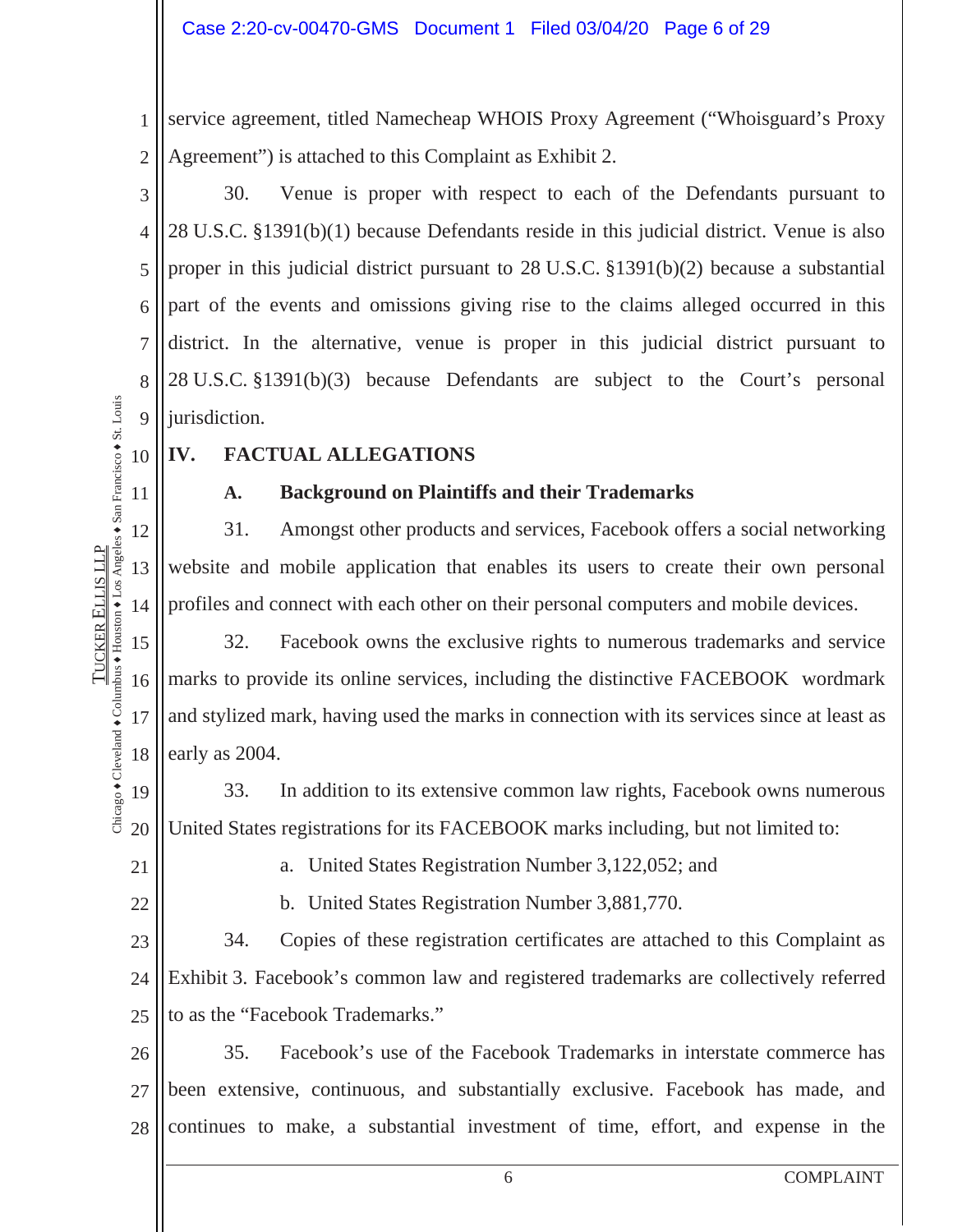#### Case 2:20-cv-00470-GMS Document 1 Filed 03/04/20 Page 7 of 29

1 2 3 4 promotion of Facebook and the Facebook Trademarks. As a result of Facebook's efforts and use, the Facebook Trademarks are famous (and have been famous since at least as early as 2011) as they are recognized within the US and around the world as signifying high quality, authentic goods and services provided by Facebook.

5 6 36. Facebook owns the exclusive rights to the distinctive FB wordmark, having used the marks in connection with its services since at least as early as 2014.

37. In addition to its extensive common law rights, Facebook owns numerous United States registrations for its FB marks including, but not limited to:

a. United States Registration Number 4,659,777;

b. United States Registration Number 4,764,764;

c. United States Registration Number 4,782,234; and

d. United States Registration Number 4,782,235

13 14 15 38. Copies of these registration certificates are attached to this Complaint as Exhibit 4. Facebook's common law and registered trademarks are collectively referred to as the "FB Trademarks."

16 17 18 19 39. Facebook's use of the FB Trademarks in interstate commerce has been extensive, continuous, and substantially exclusive. Facebook has made, and continues to make, a substantial investment of time, effort, and expense in the promotion of Facebook and the FB Trademarks.

20 21 22 40. Instagram offers a photo and video sharing and editing service, mobile application, and social network. Instagram users can choose to share their photos and videos with their followers online.

23 24 25 41. Instagram owns the exclusive rights to the distinctive INSTAGRAM wordmark and stylized mark, having used the marks in connection with its goods and services since at least as early as 2010.

26 27 42. In addition to its extensive common law rights, Instagram owns numerous United States registrations for the INSTAGRAM marks including, but not limited to:

28

7

8

9

10

11

12

TUCKER

ELLIS LLP

Chicago  $\bullet$  Cleveland  $\bullet$  Columbus  $\bullet$  Houston  $\bullet$  Los Angeles  $\bullet$  San Francisco  $\bullet$  St. Louis

Chicago + Cleveland + Columbus + Houston + Los Angeles + San Francisco + St. Louis **TUCKER ELLIS LLP** 

a. United States Registration Number 4,795,634;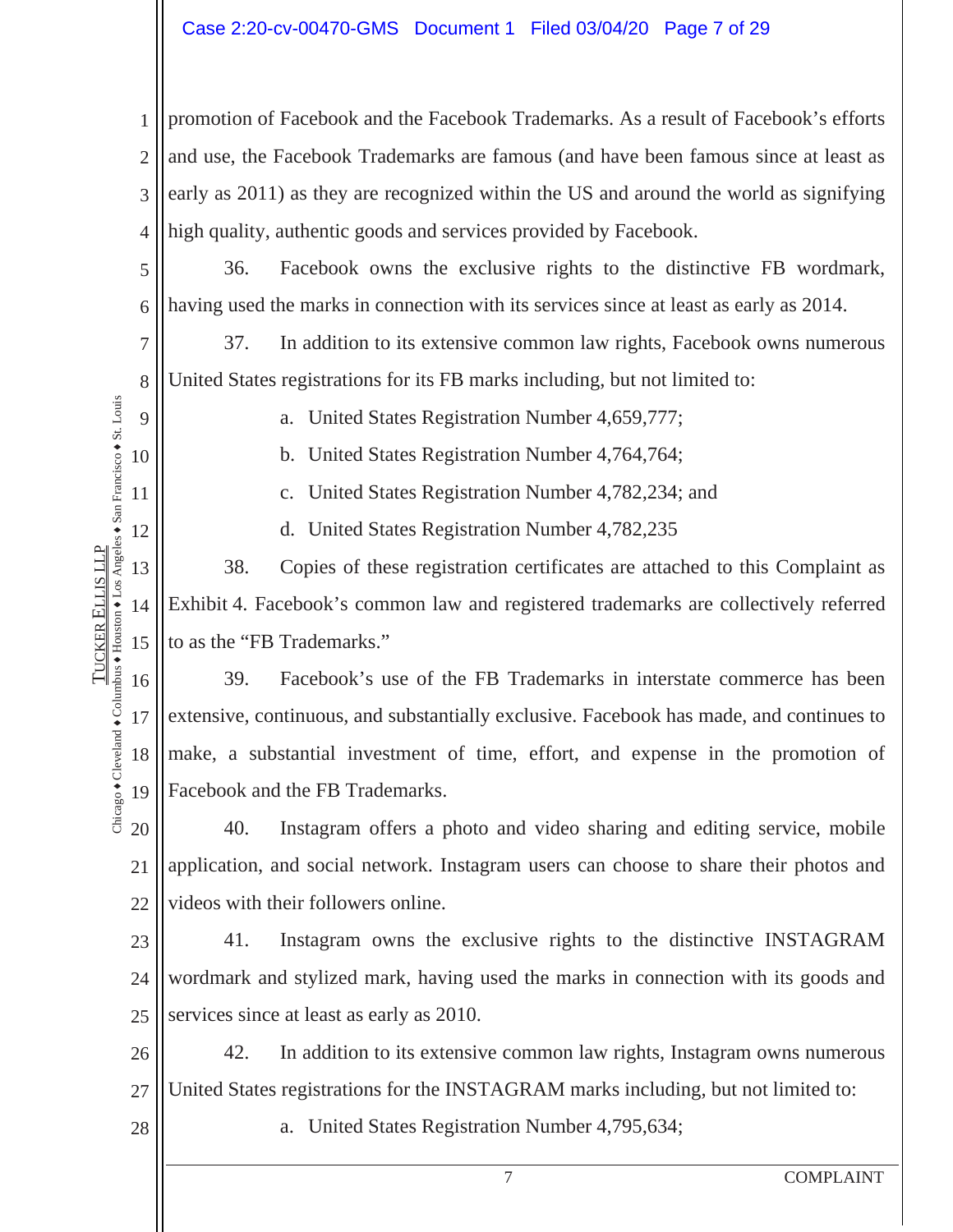|                                                          |                | Case 2:20-cv-00470-GMS Document 1 Filed 03/04/20 Page 8 of 29                         |  |  |  |  |
|----------------------------------------------------------|----------------|---------------------------------------------------------------------------------------|--|--|--|--|
|                                                          |                |                                                                                       |  |  |  |  |
|                                                          | 1              | b. United States Registration Number 4,146,057;                                       |  |  |  |  |
|                                                          | $\overline{c}$ | c. United States Registration Number 4,756,754;                                       |  |  |  |  |
|                                                          | 3              | d. United States Registration Number 5,566,030;                                       |  |  |  |  |
|                                                          | 4              | United States Registration Number 4,170,675;<br>e.                                    |  |  |  |  |
|                                                          | 5              | United States Registration Number 4,856,047;<br>f.                                    |  |  |  |  |
|                                                          | 6              | g. United States Registration Number 4,822,600;                                       |  |  |  |  |
|                                                          | $\overline{7}$ | h. United States Registration Number 4,827,509;                                       |  |  |  |  |
|                                                          | 8              | United States Registration Number 4,863,595; and<br>i.                                |  |  |  |  |
| mbus + Houston + Los Angeles + San Francisco + St. Louis | 9              | United States Registration Number 5,019,151.                                          |  |  |  |  |
|                                                          | 10             | 43.<br>Copies of these registration certificates are attached to this Complaint as    |  |  |  |  |
|                                                          | 11             | Exhibit 5. Instagram's common law and registered trademarks are collectively referred |  |  |  |  |
|                                                          | 12             | to as the "Instagram Trademarks."                                                     |  |  |  |  |
|                                                          | 13             | 44.<br>Instagram's use of the Instagram Trademarks in interstate commerce has         |  |  |  |  |
|                                                          | 14             | been extensive, continuous, and substantially exclusive. Instagram has made, and      |  |  |  |  |
| TUCKER ELLIS LLP                                         | 15             | continues to make, a substantial investment of time, effort, and expense in the       |  |  |  |  |
|                                                          | 16             | promotion of Instagram and the Instagram Trademarks. As a result of Instagram's       |  |  |  |  |
|                                                          | 17             | efforts and use, the Instagram Trademarks are famous (and have been famous since at   |  |  |  |  |
| Chicago + Cleveland + Col                                | 18             | least as early as 2014) as they are recognized within the US and around the world as  |  |  |  |  |
|                                                          | 19             | signifying high quality, authentic goods and services provided by Instagram.          |  |  |  |  |
|                                                          | 20             | WhatsApp offers a private messaging service provided both for mobile<br>45.           |  |  |  |  |
|                                                          | 21             | devices and desktop computers.                                                        |  |  |  |  |
|                                                          | 22             | WhatsApp owns the exclusive rights to several trademark and service<br>46.            |  |  |  |  |
|                                                          | 23             | marks including the distinctive WHATSAPP trademark, having used the mark in           |  |  |  |  |
|                                                          | 24             | connection with its goods and services since at least as early as 2009.               |  |  |  |  |
|                                                          | 25             | 47.<br>In addition to its extensive common law rights, WhatsApp owns                  |  |  |  |  |
|                                                          | 26             | numerous United States registrations for the WHATSAPP mark including, but not         |  |  |  |  |
|                                                          | 27             | limited to:                                                                           |  |  |  |  |
|                                                          | 28             | United States Registration Number 3,939,463;<br>a.                                    |  |  |  |  |

8 COMPLAINT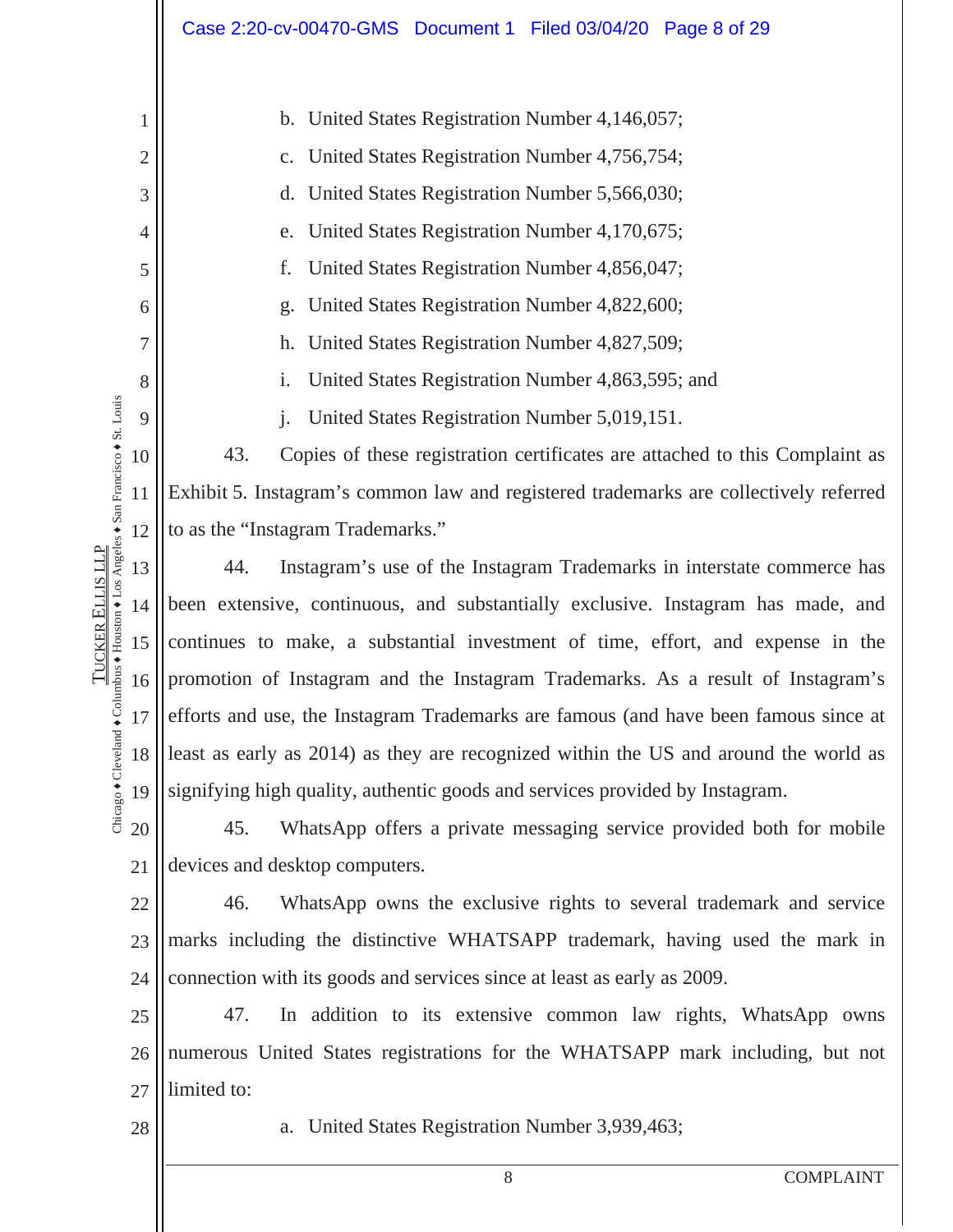b. United States Registration Number 4,083,272;

c. United States Registration Number 5,492,738; and

d. United States Registration Number 5,520,108.

4 5 6 48. Copies of these registration certificates are attached to this Complaint as Exhibit 6. WhatsApp's common law and registered trademarks are collectively referred to as the "WhatsApp Trademarks."

7 8 9 10 11 12 49. WhatsApp's use of the WhatsApp Trademarks in interstate commerce has been extensive, continuous, and substantially exclusive. WhatsApp has made, and continues to make, a substantial investment of time, effort, and expense in the promotion of WhatsApp and the WhatsApp Trademarks. As a result of WhatsApp's efforts and use, the WhatsApp Trademarks are inextricably linked with the products and services offered by WhatsApp.

50. The Facebook Trademarks, FB Trademarks, Instagram Trademarks and WhatsApp Trademarks are collectively referred to as "Plaintiffs' Trademarks."

14 15

TUCKER

ELLIS LLP

Chicago  $\bullet$  Cleveland  $\bullet$  Columbus  $\bullet$  Houston  $\bullet$  Los Angeles  $\bullet$  San Francisco  $\bullet$  St. Louis

Chicago + Cleveland + Columbus + Houston + Los Angeles + San Francisco + St. Louis **TUCKER ELLIS LLP** 

13

1

2

3

#### **B. Whoisguard is the Registrant of the Domain Names**

16 17 51. Namecheap is accredited by ICANN and subject to ICANN's RAA. A copy of the RAA is attached to this Complaint as Exhibit 7.

18 19 20 52. Whoisguard provides a domain registration proxy service: Whoisguard registers a domain name in its own name and, as the registrant and owner of the domain name, licenses the domain name to one of its Licensees for that Licensee's use.

21 22 23 24 53. Whoisguard's Proxy Agreement provides, "[b]y subscribing to the Namecheap WHOIS Privacy Protection Services . . . you [the Licensee] are engaging Whoisguard to administer and register each domain name controlled by you . . . in the name of WhoisGuard." *See* Exhibit 2.

25 26 27 28 54. Namecheap explains on its website that, "[t]he only potential drawback of domain privacy comes down to ownership. Technically the domain name registrant owns the website (in the eyes of ICANN), not you." A copy of Namecheap's webpage with this text highlighted is attached as Exhibit 8.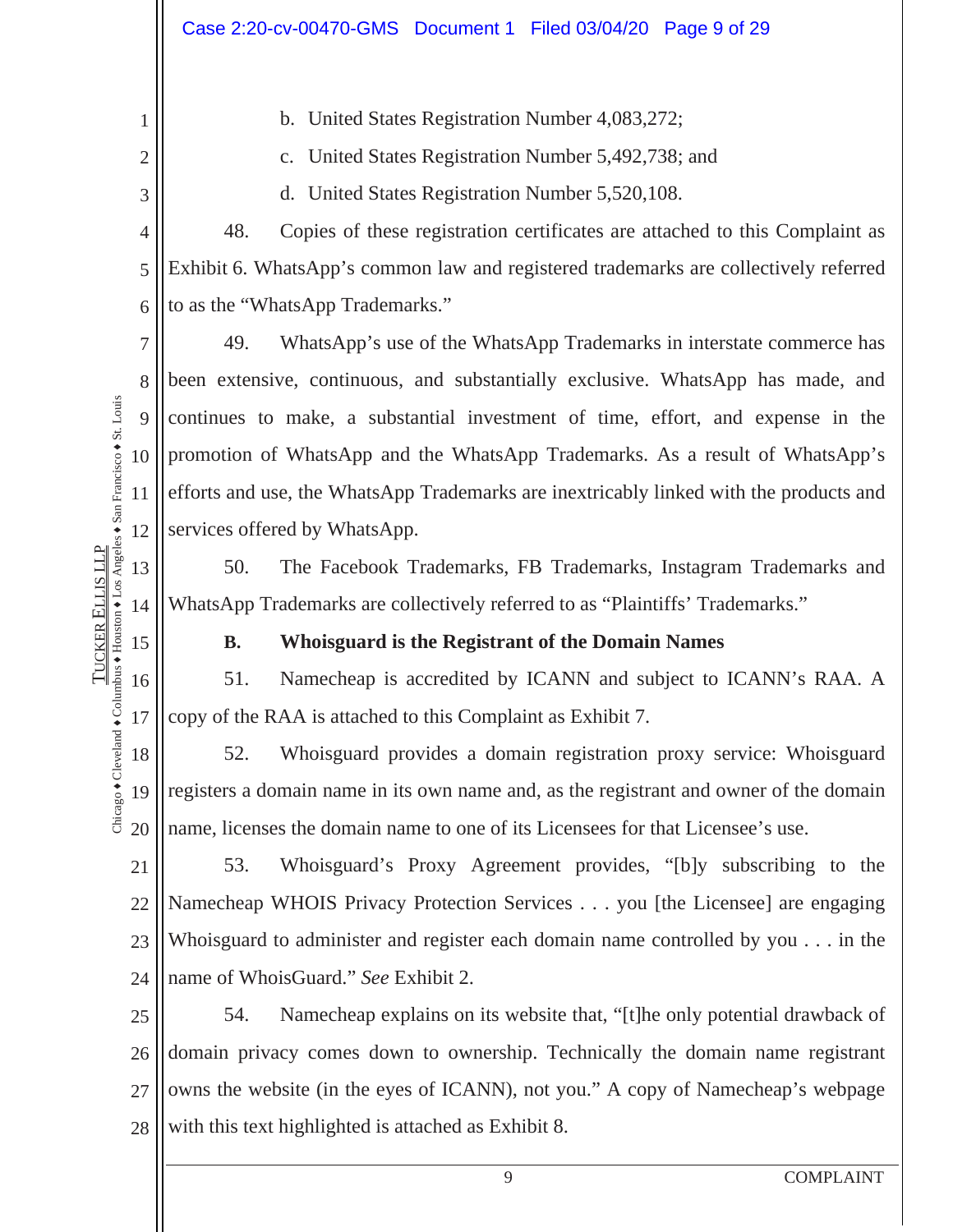1 2 3 4 55. As the registrant of the registered domain names, Whoisguard's contact information is listed as that of the registrant in the WHOIS directory. The WHOIS directory contains important information about domain names, including the identity and contact information for the registrant of the domain name.

56. Whoisguard agreed, when it registered the domain names pursuant to the domain name registration agreement, that "if [Whoisguard] license[s] the use of the domain name registered to [Whoisguard] to a third party, [Whoisguard] nonetheless remain[s] the domain name holder of record, and remain[s] responsible for all obligations under this Agreement … ." *See* Exhibit 1.

### **C. Namecheap is Responsible for the Actions of Whoisguard, its Alter Ego**

57. At all times material to this action, Whoisguard was the alter ego of Namecheap. The acts of Whoisguard were in the scope of such relationship. In doing the acts and failing to act as alleged in this Complaint, each Defendant acted with the knowledge, permission, and the consent of each of the other Defendant, and each Defendant aided and abetted the other Defendant in the acts or omissions alleged in this Complaint.

Chicago  $\bullet$  Cleveland  $\bullet$  Columbus  $\bullet$  Houston  $\bullet$  Los Angeles  $\bullet$  San Francisco  $\bullet$  St. Louis Chicago + Cleveland + Columbus + Houston + Los Angeles + San Francisco + St. Louis 18

5

6

7

8

9

10

11

12

13

14

15

TUCKER

ELLIS LLP

**TUCKER ELLIS LLP** 

16

17

58. Whoisguard is not a separate autonomous entity from Namecheap.

19 20 21 22 59. Namecheap controls certain business operations of Whoisguard. For example, Namecheap describes the service as "WhoisGuard by Namecheap." An annotated screen capture of Namecheap's webpage is attached as Exhibit 9. Whoisguard provides a domain name registration proxy service on behalf of Namecheap.

23 24 25 26 60. The WhoisGuard service is integrated within Namecheap's own website, and Namecheap's customers obtain the WhoisGuard service directly from their Namecheap user account. A copy of Namecheap's support page for the question: "How do I enable WhoisGuard for my domain?" is attached to this Complaint as Exhibit 10.

27 28 61. There is no charge for the WhoisGuard service. Namecheap simply provides Namecheap's WhoisGuard service to its customers as a part of Namecheap's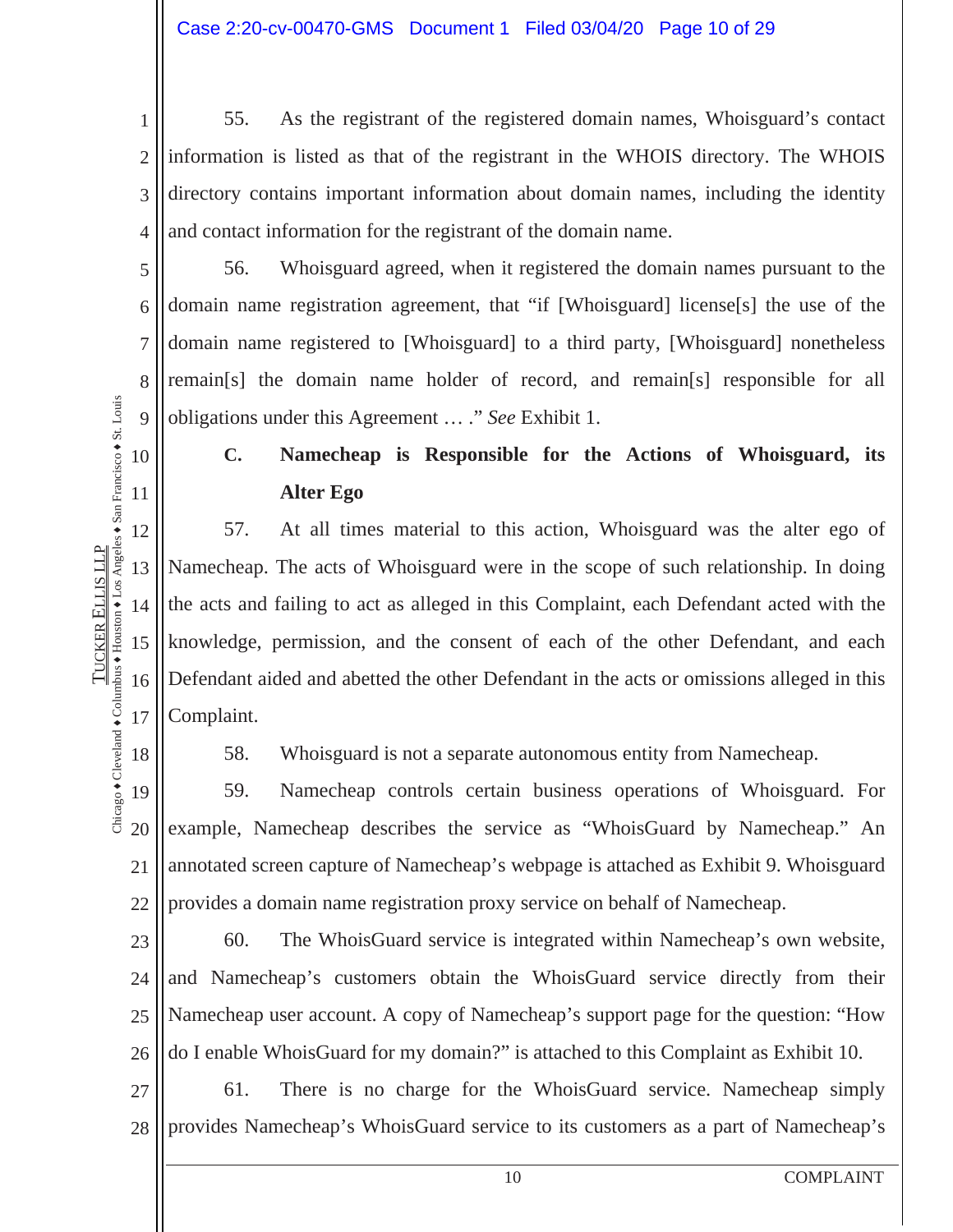1 regular service. *See* Exhibit 9.

2 3 4 5 6 62. In the past when Whoisguard was served with reasonable evidence of actionable harm and a request for Whoisguard's Licensees' information, Namecheap, instead of Whoisguard, provided the responsive information concerning the Whoisguard Licensee to the noticing party. As discussed further in this Complaint, Namecheap and Whoisguard now fail to disclose the responsive information to the noticing party.

63. On information and belief, when Whoisguard is served with a subpoena seeking Whoisguard's Licensees' information, Namecheap, instead of Whoisguard, responds to and provides the responsive information concerning Whoisguard's Licensees.

64. When administrative domain name complaints are filed against Whoisguard's Licensees using the WhoisGuard service, Namecheap, instead of Whoisguard, discloses the name of Whoisguard's Licensees to the dispute provider's administrator.

15 16 17 18 65. According to historic WHOIS information for whoisguard.com (Whoisguard's domain name), Namecheap owned the domain name in the past, and Namecheap was also listed as the technical contact. Today the WHOIS information for whoisguard.com is hidden by the WhoisGuard proxy service.

19 20 21 66. On information and belief, Namecheap still operates the whoisguard.com domain name and controls the content available on the website available at whoisguard.com.

22 23 24 67. Namecheap and Whoisguard are instrumentalities and alter egos of each other. In view of the facts above, observing the separate corporate form of Whoisguard from Namecheap would sanction a fraud and promote injustice.

25 26 68. In addition, Namecheap is liable for the actions of Whoisguard, as alleged in this Complaint, under the theory of direct participant liability.

27

7

8

9

10

11

12

13

14

Chicago  $\bullet$  Cleveland  $\bullet$  Columbus  $\bullet$  Houston  $\bullet$  Los Angeles  $\bullet$  San Francisco  $\bullet$  St. Louis

Chicago + Cleveland + Columbus + Houston + Los Angeles + San Francisco + St. Louis **TUCKER ELLIS LLP** 

TUCKER

ELLIS LLP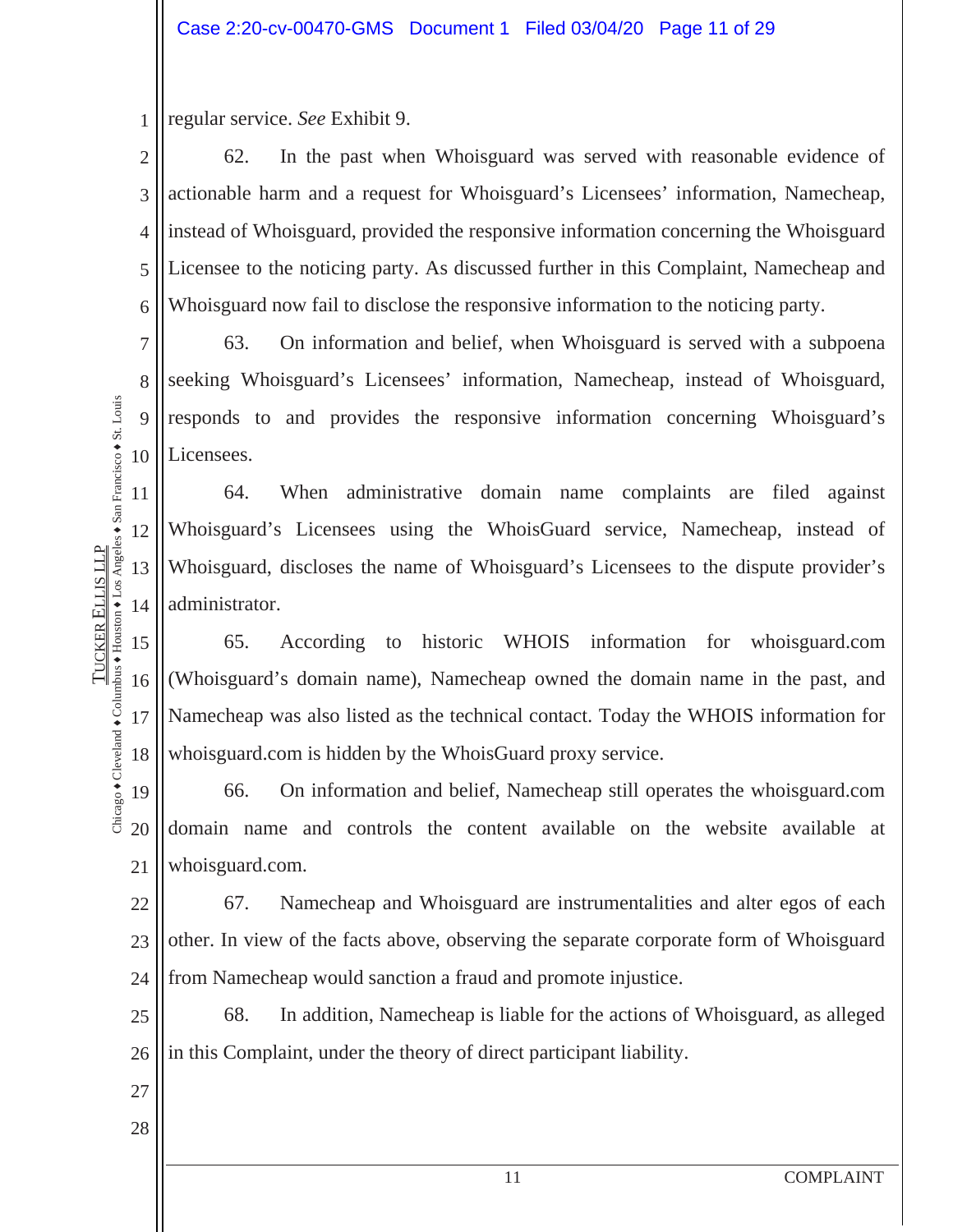|                                                                                                                                    | 1              | Defendants Registered, Trafficked In, and/or Used the Infringing<br>D.            |  |  |  |  |
|------------------------------------------------------------------------------------------------------------------------------------|----------------|-----------------------------------------------------------------------------------|--|--|--|--|
|                                                                                                                                    | $\mathfrak{2}$ | <b>Domain Names</b>                                                               |  |  |  |  |
|                                                                                                                                    | 3              | 69.<br>Whoisguard registered, trafficked in, or used at least forty-five domain   |  |  |  |  |
|                                                                                                                                    | $\overline{4}$ | names that are identical or confusingly similar to the Facebook Trademarks, FB    |  |  |  |  |
|                                                                                                                                    | 5              | Trademarks, Instagram Trademarks, and WhatsApp Trademarks (the "Infringing        |  |  |  |  |
|                                                                                                                                    | 6              | Domain Names"). For example:                                                      |  |  |  |  |
|                                                                                                                                    | 7              | 70.<br>Whoisguard registered, trafficked in, or used at least the following       |  |  |  |  |
|                                                                                                                                    | 8              | Infringing Domain Names that are identical or confusingly similar to the Facebook |  |  |  |  |
| Cleveland $\bullet$ Columbus $\bullet$ Houston $\bullet$ Los Angeles $\bullet$ San Francisco $\bullet$ St. Louis<br>10<br>11<br>12 | 9              | Trademarks:                                                                       |  |  |  |  |
|                                                                                                                                    |                | xn-faceboo-jhb.net (facebook.net)                                                 |  |  |  |  |
|                                                                                                                                    |                | facebo0k-login.com                                                                |  |  |  |  |
|                                                                                                                                    |                | facebok-securty.com                                                               |  |  |  |  |
| 13                                                                                                                                 |                | facebokloginpage.site                                                             |  |  |  |  |
|                                                                                                                                    | 14             | facebooksupport.email                                                             |  |  |  |  |
|                                                                                                                                    | 15             | howtohackfacebook-account.com                                                     |  |  |  |  |
|                                                                                                                                    | 16             | facebookvideodownload.online                                                      |  |  |  |  |
| 17                                                                                                                                 |                | facebookvideodownloaderonline.com                                                 |  |  |  |  |
| 18<br>19<br>Chicago                                                                                                                |                | faceboookmail.online                                                              |  |  |  |  |
|                                                                                                                                    |                | facebokloginpage.space                                                            |  |  |  |  |
| 20                                                                                                                                 |                | facebokproblemsolution.com                                                        |  |  |  |  |
| 21                                                                                                                                 |                | facebokprofile.com                                                                |  |  |  |  |
| 22                                                                                                                                 |                | Whoisguard registered, trafficked in, or used at least the following<br>71.       |  |  |  |  |
| 23                                                                                                                                 |                | Infringing Domain Names that are identical or confusingly similar to the FB       |  |  |  |  |
| 24                                                                                                                                 |                | Trademarks:                                                                       |  |  |  |  |
| 25                                                                                                                                 |                | fbpokerforte.com                                                                  |  |  |  |  |
| 26                                                                                                                                 |                | fbhelp.me                                                                         |  |  |  |  |

TUCKER

ELLIS LLP

**TUCKER ELLIS LLP** 

27 28 72. Whoisguard registered, trafficked in, or used at least the following Infringing Domain Names that are identical or confusingly similar to the Instagram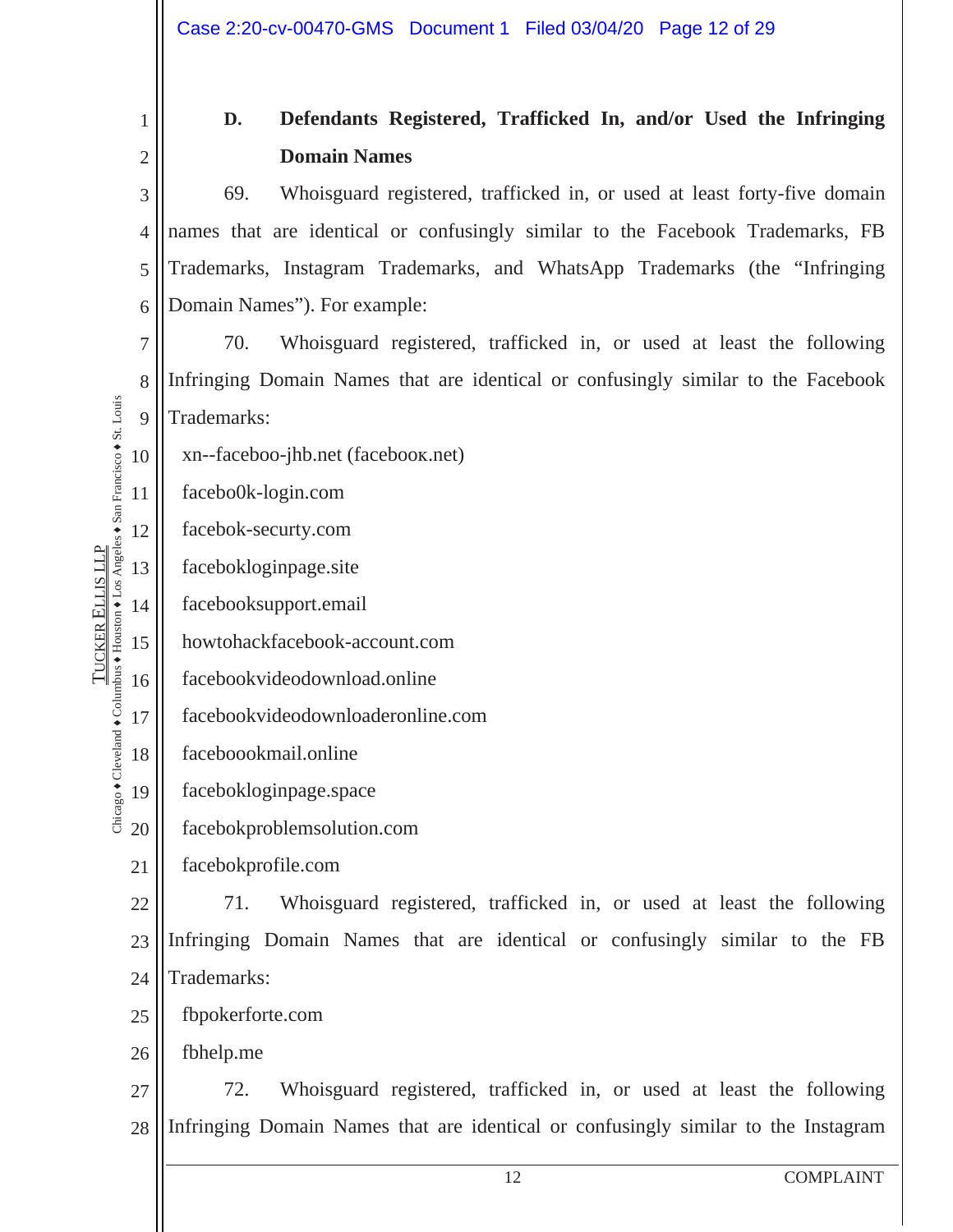|                                                          |                | Case 2:20-cv-00470-GMS  Document 1  Filed 03/04/20  Page 13 of 29                 |  |  |  |
|----------------------------------------------------------|----------------|-----------------------------------------------------------------------------------|--|--|--|
|                                                          |                |                                                                                   |  |  |  |
|                                                          | $\mathbf{1}$   | Trademarks:                                                                       |  |  |  |
|                                                          | $\overline{2}$ | xn--nstaram-yya574a.com (instagram.com)                                           |  |  |  |
|                                                          | 3              | Instagrambusinesshelp.com                                                         |  |  |  |
|                                                          | 4              | weblogin-instagram.com                                                            |  |  |  |
|                                                          | 5              | instagramlogin.org                                                                |  |  |  |
|                                                          | 6              | instagramlogin.site                                                               |  |  |  |
|                                                          | 7              | instagramverify.services                                                          |  |  |  |
|                                                          | 8              | securedlogin-lnstagram.com                                                        |  |  |  |
| nbus ◆ Houston ◆ Los Angeles ◆ San Francisco ◆ St. Louis | 9              | security-instagram.email                                                          |  |  |  |
|                                                          | 10             | verified-lnstagram.com                                                            |  |  |  |
|                                                          | 11             | inst4gram.com                                                                     |  |  |  |
|                                                          | 12             | instagram-download.pictures                                                       |  |  |  |
| TUCKER ELLIS LLP                                         | 13             | instagram-spy.online                                                              |  |  |  |
|                                                          | 14             | instagramspy.info                                                                 |  |  |  |
|                                                          | 15             | hackanyinstagram.com                                                              |  |  |  |
|                                                          | 16             | hackinganinstagram.com                                                            |  |  |  |
|                                                          | 17             | cdninstagram.download                                                             |  |  |  |
| Chicago + Cleveland + Colur                              | 18             | cryptoinstagram.com                                                               |  |  |  |
|                                                          | 19             | Whoisguard registered, trafficked in, or used at least the following<br>73.       |  |  |  |
|                                                          | 20             | Infringing Domain Names that are identical or confusingly similar to the WhatsApp |  |  |  |
|                                                          | 21             | Trademarks:                                                                       |  |  |  |
|                                                          | 22             | whatapp.services                                                                  |  |  |  |
|                                                          | 23             | joinwhatsappgroup.online                                                          |  |  |  |
|                                                          | 24             | backupmywhatsapp.online                                                           |  |  |  |
|                                                          | 25             | download-whatsapp.online                                                          |  |  |  |
|                                                          | 26             | whatsappdownload.site                                                             |  |  |  |
|                                                          | 27             | whatsappsex.club                                                                  |  |  |  |
|                                                          | 28             | whatsapptricks.club                                                               |  |  |  |
|                                                          |                | 13<br><b>COMPLAINT</b>                                                            |  |  |  |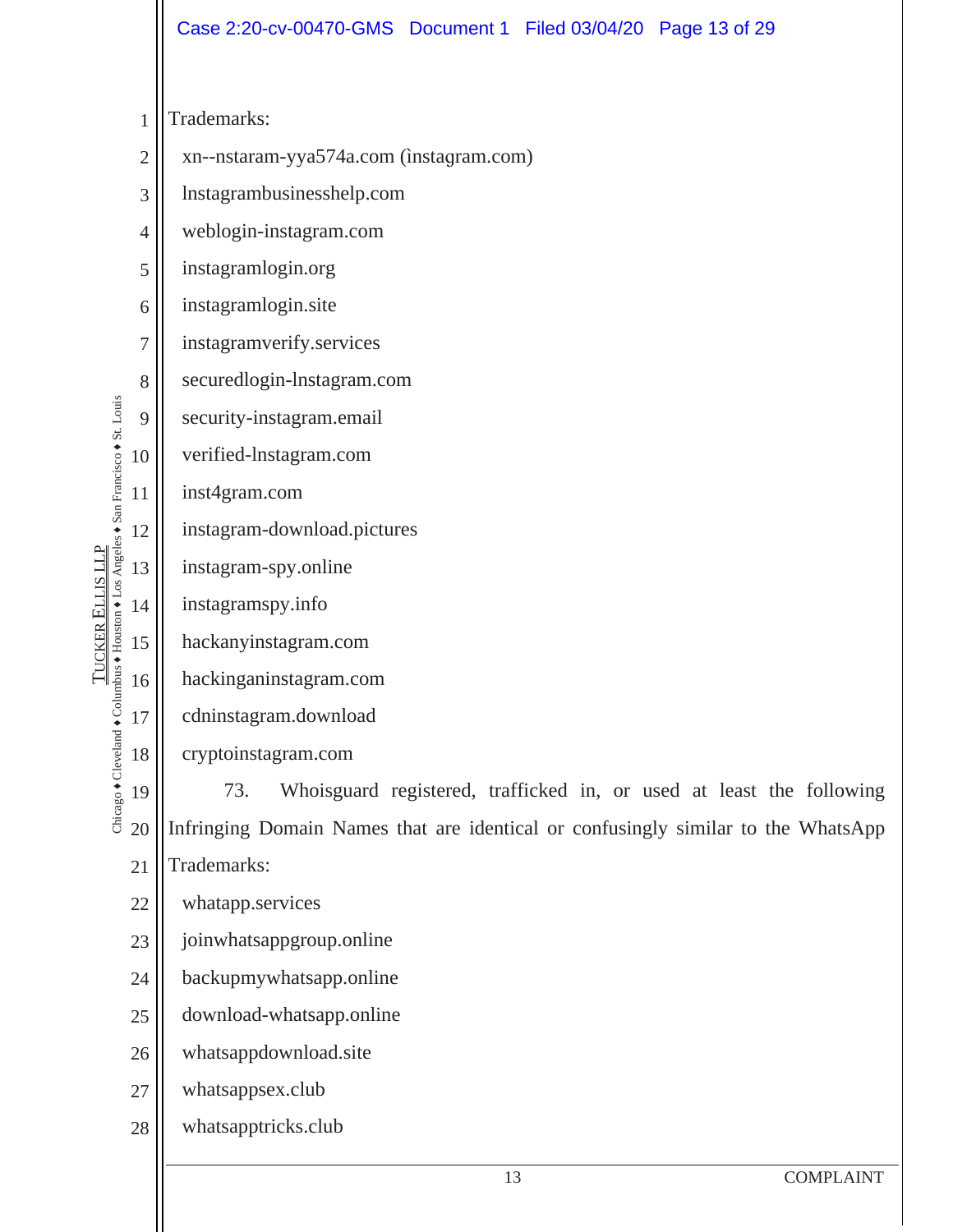|                                                          |                | Case 2:20-cv-00470-GMS  Document 1  Filed 03/04/20  Page 14 of 29                        |  |  |  |
|----------------------------------------------------------|----------------|------------------------------------------------------------------------------------------|--|--|--|
|                                                          |                |                                                                                          |  |  |  |
|                                                          | 1              | whatzapphacks.xyz                                                                        |  |  |  |
|                                                          | $\overline{2}$ | freewhatsappspy.com                                                                      |  |  |  |
|                                                          | 3              | freewhatsapptracker.com                                                                  |  |  |  |
|                                                          | 4              | ggirlsnumberwhatsapp.online                                                              |  |  |  |
|                                                          | 5              | whatsapp-sohbet.xyz                                                                      |  |  |  |
|                                                          | 6              | whatsapponline.bid                                                                       |  |  |  |
|                                                          | 7              | whatsapp-sohbet.club                                                                     |  |  |  |
|                                                          | 8              | 74.<br>Whoisguard is or was the registrant for each of the Infringing Domain             |  |  |  |
| nbus + Houston + Los Angeles + San Francisco + St. Louis | 9              | Names. A copy of the WHOIS entries for each of the Infringing Domain Names is            |  |  |  |
|                                                          | 10             | attached to this Complaint as Exhibit 11.                                                |  |  |  |
|                                                          | 11             | 75.<br>Whoisguard registered each of the Infringing Domain Names for one or              |  |  |  |
|                                                          | 12             | more of Whoisguard's Licensees.                                                          |  |  |  |
| TUCKER ELLIS LLP                                         | 13             | 76.<br>Whoisguard trafficked in the Infringing Domain Names by licensing the             |  |  |  |
|                                                          | 14             | Infringing Domain Names to its Licensees.                                                |  |  |  |
|                                                          | 15             | 77.<br>Plaintiffs'<br>Facebook Trademarks and Instagram Trademarks<br>were               |  |  |  |
|                                                          | 16             | distinctive and famous when Whoisguard registered, trafficked in, or used the Infringing |  |  |  |
| Chicago + Cleveland + Colu                               | 17             | Domain Names.                                                                            |  |  |  |
|                                                          | 18             | Plaintiffs' FB Trademarks and WhatsApp Trademarks were distinctive<br>78.                |  |  |  |
|                                                          | 19             | when Whoisguard registered, trafficked in, or used the Infringing Domain Names.          |  |  |  |
|                                                          | 20             | The Licensees used the Infringing Domain Names.<br>79.                                   |  |  |  |
|                                                          | 21             | <b>Defendants' Failure to Disclose Contact Information</b><br>Е.                         |  |  |  |
|                                                          | 22             | 80.<br>Under the RAA, which governs Namecheap's permission under ICANN                   |  |  |  |
|                                                          | 23             | to act as a registrar, and by incorporation Namecheap's Domain Name Registration         |  |  |  |
|                                                          | 24             | Agreement, Namecheap and Whoisguard agreed that Whoisguard, as the Registered            |  |  |  |
|                                                          | 25             | Name Holder, "shall accept liability for harm caused by wrongful use of the Registered   |  |  |  |
|                                                          | 26             | Name, unless it discloses the current contact information provided by the licensee and   |  |  |  |
|                                                          | 27             | the identity of the licensee within seven (7) days to a party providing [Whoisguard]     |  |  |  |
|                                                          | 28             | reasonable evidence of actionable harm." Exhibit 1 and Exhibit 7.                        |  |  |  |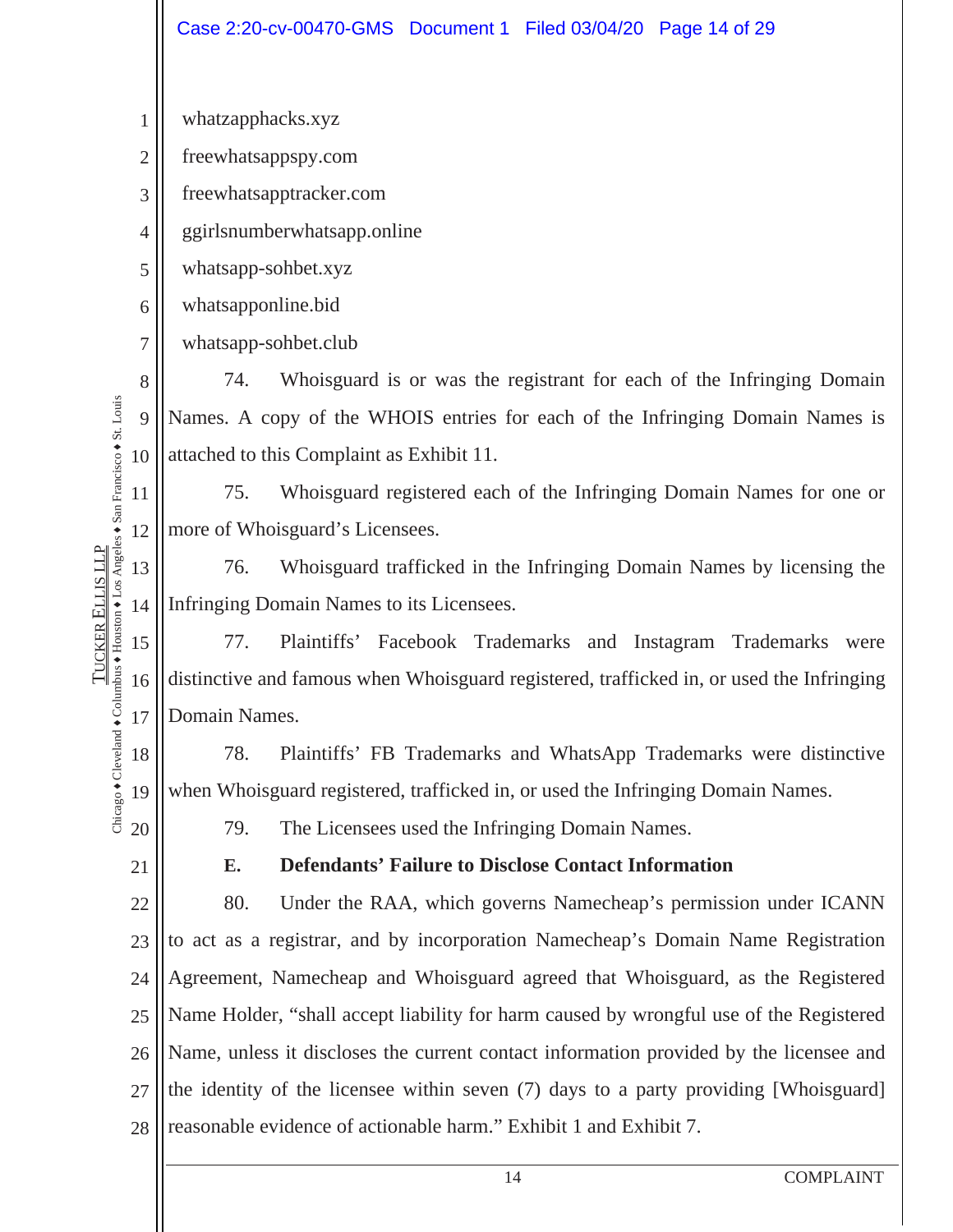1 2 3 4 81. Namecheap's Domain Name Registration Agreement and Whoisguard's Proxy Agreement anticipate that they will be sued for misuse of domain names, including for trademark infringement and cybersquatting, and they require parties to their respective agreements to indemnify them against such claims. *See* Exhibits 1-2.

82. Namecheap's Domain Name Registration Agreement states that it will cancel its proxy service if a domain name is alleged to infringe on a third party's trademark or if it receives valid evidence of trademark infringement. *See* Exhibit 1.

8 9 10 11 83. Between October 2, 2018 and February 7, 2020, Plaintiffs' authorized representatives sent at least the following notices to Whoisguard with evidence that each of the Infringing Domain Names caused Plaintiffs actionable harm and with a request that Whoisguard disclose the identities of the registrant(s) ("Plaintiffs' Notices"):

> a. On October 2, 2018, Plaintiffs' authorized representatives sent notice regarding fbhelp.me.

b. On November 1, 2018, Plaintiffs' authorized representatives sent notice regarding whatsapp-sohbet.xyz; whatsapponline.bid; and whatsappsohbet.club

c. On January 23, 2019, Plaintiffs' authorized representatives sent notice regarding: xn--faceboo-jhb.net (facebook.net).

d. On May 5, 2019, Plaintiffs' authorized representatives sent notice regarding: facebo0k-login.com.

e. On May 30, 2019, Plaintiffs' authorized representatives sent notice regarding instagram-download.pictures and facebokprofile.com.

f. On June 7, 2019, Plaintiffs' authorized representatives sent notice regarding whatapp.services; whatsappsex.club; whatsapptricks.club; and cryptoinstagram.com.

26 27 g. On June 13, 2019, Plaintiffs' authorized representatives sent notice regarding inst4gram.com.

h. On June 14, 2019, Plaintiffs' authorized representatives sent notice

12

13

14

15

16

17

18

19

20

21

22

23

24

25

28

5

6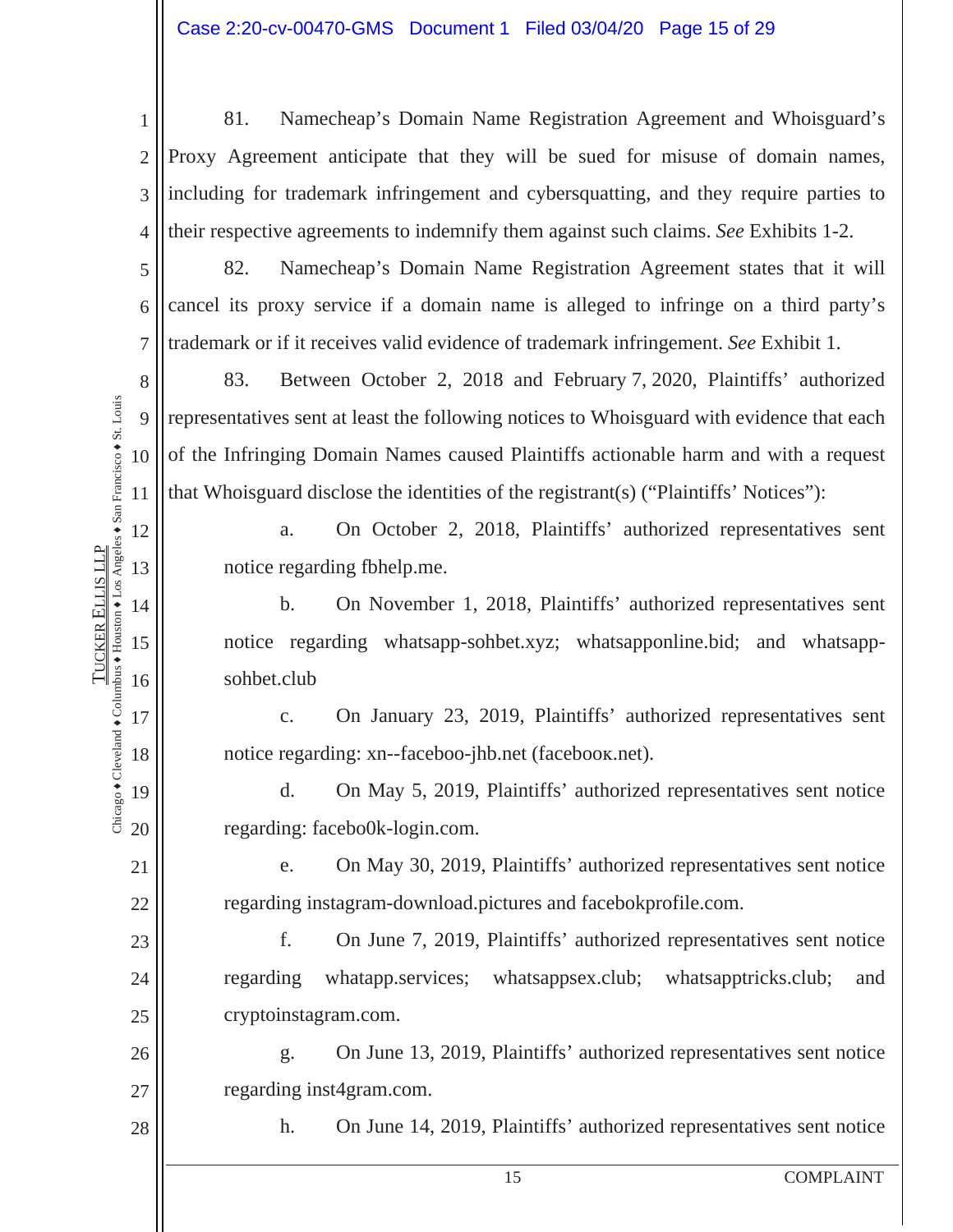regarding facebok-securty.com.

i. On June 29, 2019, Plaintiffs' authorized representatives sent notice regarding facebooksupport.email.

j. On July 15, 2019, Plaintiffs' authorized representatives sent notice regarding facebokproblemsolution.com; facebookvideodownloaderonline.com; freewhatsappspy.com.

k. On July 15, 2019, Plaintiffs' authorized representatives sent notice regarding freewhatsapptracker.com; hackanyinstagram.com; and hackinganinstagram.com.

l. On July 18, 2019, Plaintiffs' authorized representatives sent notice regarding howtohackfacebook-account.com; securedlogin-lnstagram.com; verified-lnstagram.com; and weblogin-instagram.com.

m. On July 22, 2019, Plaintiffs' authorized representatives sent notice regarding cdninstagram.download; security-instagram.email; instagramspy.info; backupmywhatsapp.online; and download-whatsapp.online.

n. On July 25, 2019, Plaintiffs' authorized representatives sent notice regarding facebookvideodownload.online; faceboookmail.online; ggirlsnumberwhatsapp.online; instagram-spy.online; and joinwhatsappgroup.online.

o. On July 29, 2019, Plaintiffs' authorized representatives sent notice including instagramlogin.org; instagramverify.services; facebokloginpage.site; instagramlogin.site; whatsappdownload.site; facebokloginpage.space; and whatzapphacks.xyz.

p. On September 14, 2019, Plaintiffs' authorized representatives sent notice regarding xn--nstaram-yya574a.com (instagram.com).

q. On February 7, 2020, Plaintiffs' authorized representatives sent notice regarding fbpokerforte.com and lnstagrambusinesshelp.com.

84. After receipt of Plaintiffs' Notices, which presented Whoisguard with

28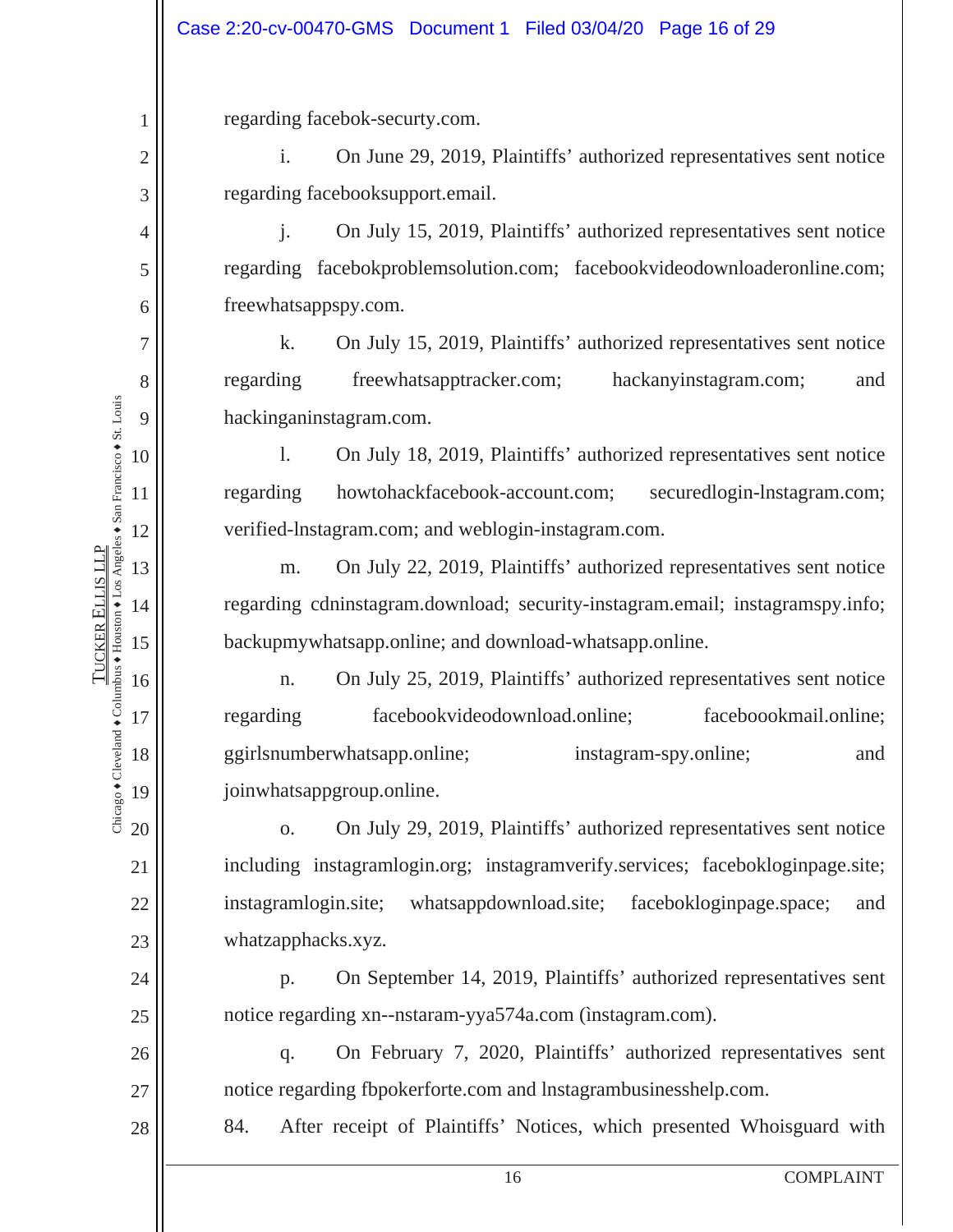1 2 3 4 reasonable evidence of actionable harm by Plaintiffs or their authorized representatives that one or more domain names infringed or cybersquatted on Plaintiffs' Trademarks, Whoisguard failed to disclose the identity or any contact information of the Licensee(s) of these domain names.

5

6

7

8

9

TUCKER

ELLIS LLP

Chicago  $\bullet$  Cleveland  $\bullet$  Columbus  $\bullet$  Houston  $\bullet$  Los Angeles  $\bullet$  San Francisco  $\bullet$  St. Louis

Diicago + Cleveland + Columbus + Houston + Los Angeles + San Francisco + St. Louis **TUCKER ELLIS LLP** 

#### **F. Defendants' Bad Faith Intent to Profit**

85. The Licensees of the Infringing Domain Names intended to divert consumers to websites using domain names that were identical or confusingly similar to the Facebook Trademarks, the FB Trademarks, the Instagram Trademarks, and the WhatsApp Trademarks.

10 11 12 13 14 86. In some instances, the Infringing Domain Names have been used for malicious activity, including misdirecting visitors to commercial sites or to websites involved in scams, phishing, and selling purported tools for hacking. Screenshots of several of these websites hosted at the Infringing Domain Names are attached to this Complaint as Exhibit 12.

15 16 17 18 19 20 87. One or more of the Licensees also used some of the Infringing Domain Names in connection with email services (sending and/or receiving emails from the Infringing Domain Names that are confusingly similar to the Facebook Trademarks, the FB Trademarks, the Instagram Trademarks, or the WhatsApp Trademarks). Specifically, at least the following domain names had domain name servers configured with email exchange records so as to facilitate email:

- 21 cdninstagram.download
- 22 fbpokerforte.com
- 23 facebookvideodownload.online
- 24 freewhatsappspy.com
- 25 freewhatsapptracker.com
- 26 hackanyinstagram.com
- 27 instagramlogin.org
- 28 instagramspy.info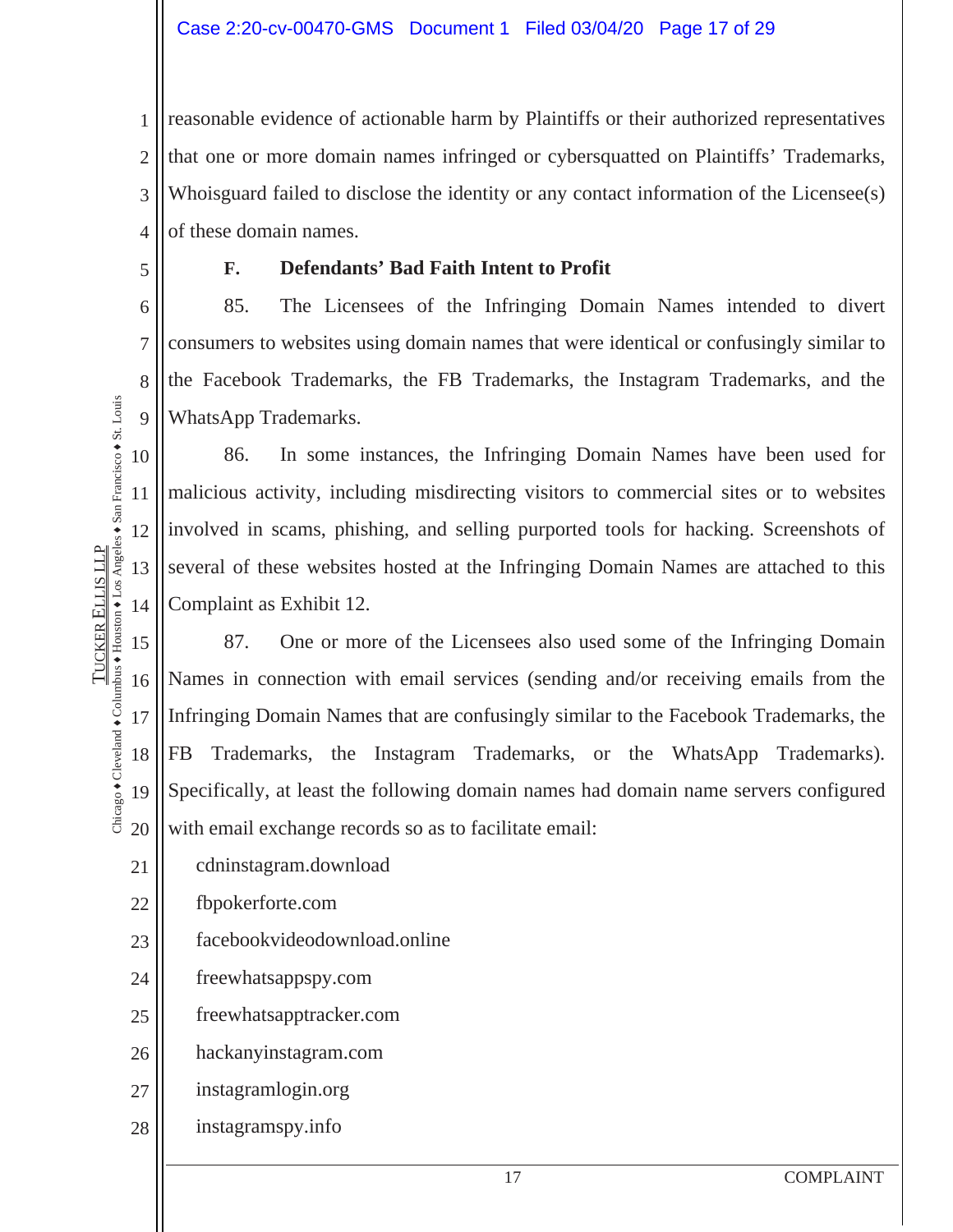1 lnstagrambusinesshelp.com

2 security-instagram.email

verified-lnstagram.com

weblogin-instagram.com

whatsappsex.club

6 7 8 9 88. Upon information and belief, Namecheap profits from the provision of the WhoisGuard service to Namecheap's customers without charge because use of that service induces the customers to use Namecheap's registrar services and other related services.

10 11 12 13 89. Whoisguard's actions are part of a deliberate scheme by Whoisguard and Namecheap to shield the identity of the Licensees to aid them in cybersquatting, including cybersquatting on Plaintiffs' Trademarks, to further Namecheap's business interests.

14 15 16 90. Whoisguard and Namecheap knowingly and intentionally shield the identities of the Licensees who are trademark infringers and cybersquatters, including those who infringe and cybersquat on Plaintiffs' Trademarks.

17 18 19 91. Whoisguard and Namecheap have an economic incentive to resist any attempts to expose the identities of its Licensees, even when presented with reasonable evidence of actionable harm by Plaintiffs and others.

20 21 22 92. Whoisguard continued to provide the WhoisGuard service even after it received Plaintiffs' Notices which provided reasonable evidence of actionable harm to Plaintiffs caused by Whoisguard's Licensees.

23 24 25 26 27 28 93. Defendants are aware that the WhoisGuard service is being used to infringe the trademark rights of trademark owners. A search of domain name complaints filed under ICANN's Uniform Domain Name Dispute Resolution Policy ("UDRP") found over one thousand UDRP complaints filed against Whoisguard for cybersquatting, and the vast majority of these UDRP complaints were decided against Whoisguard, resulting in the transfer of the domain name(s) to the trademark owner

Chicago  $\bullet$  Cleveland  $\bullet$  Columbus  $\bullet$  Houston  $\bullet$  Los Angeles  $\bullet$  San Francisco  $\bullet$  St. Louis Chicago + Cleveland + Columbus + Houston + Los Angeles + San Francisco + St. Louis **TUCKER ELLIS LLP** ELLIS LLP TUCKER

3

4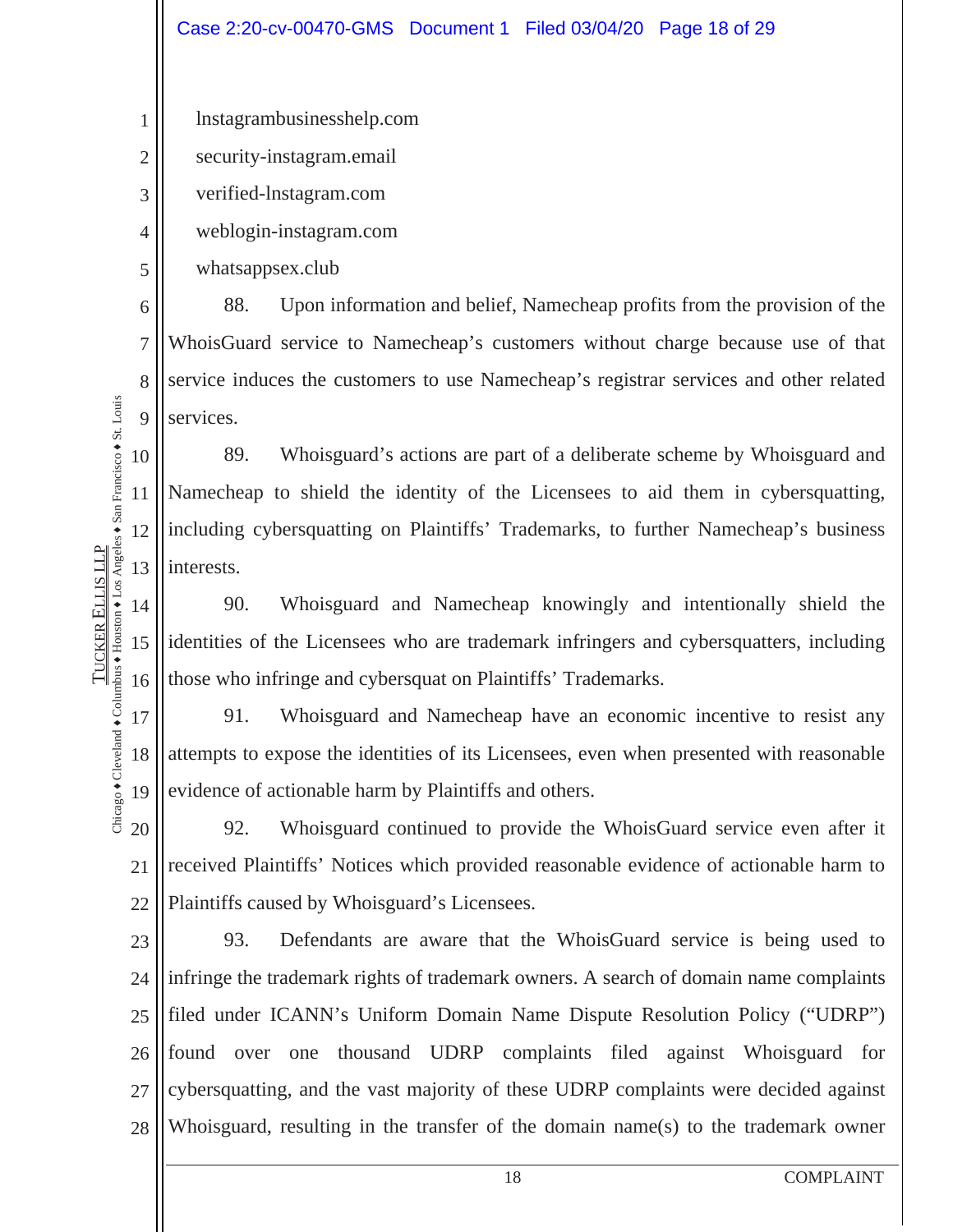1 2 bringing the complaint. An annotated printout of the first page of this search is attached as Exhibit 13.

3 4 5 6 7 8 94. Whoisguard has registered multiple domain names that it knew or should have known were identical or confusingly similar to marks of others that were distinctive at the time of registration of the domain names, or dilutive of famous marks of others that were famous at the time of registration of the domain names. A table showing examples of some of Defendants' registered domains that were the subject of UDRP complaints is attached as Exhibit 14.

9 10 11 95. Moreover, Plaintiffs have prevailed in several UDRP complaints against Whoisguard, recovering domain names that were identical or confusingly similar to Plaintiffs' Trademarks.

96. When an attorney for Facebook sent its January 23, 2019 notice to Namecheap and Whoisguard regarding the infringing domain name xn--faceboo-jhb.net (facebooƸ.net) and requesting the identity of the Licensee, Namecheap made misrepresentations in its reply, stating in part:

"[i]f the Whois contact information of the domain is protected by the WhoisGuard service, we must emphasize that under the WhoisGuard Service Agreement at https://www.namecheap.com/legal/whoisguard/whoisguardagreement.aspx no disclosure of contact details is possible until we are in receipt of a US Court Order."

21 22 23 24 25 26 97. In truth, however, the agreement Namecheap cited actually states that Namecheap "reserves the right in its sole judgment and discretion to disclose your [the Licensee's] personal protected information, or instruct Whoisguard to disclose such information, in the event any of the following occur: If the Protected Domain(s) is (are) alleged to violate or infringe a third party's trademark, trade name, copyright interests or other legal rights of third parties."

27 28 98. Whoisguard also made a misrepresentation in its reply to the January 23, 2019 notice stating in part: "[p]lease be advised that WhoisGuard does not own,

Chicago  $\bullet$  Cleveland  $\bullet$  Columbus  $\bullet$  Houston  $\bullet$  Los Angeles  $\bullet$  San Francisco  $\bullet$  St. Louis Chicago + Cleveland + Columbus + Houston + Los Angeles + San Francisco + St. Louis **TUCKER ELLIS LLP** ELLIS LLP TUCKER

12

13

14

15

16

17

18

19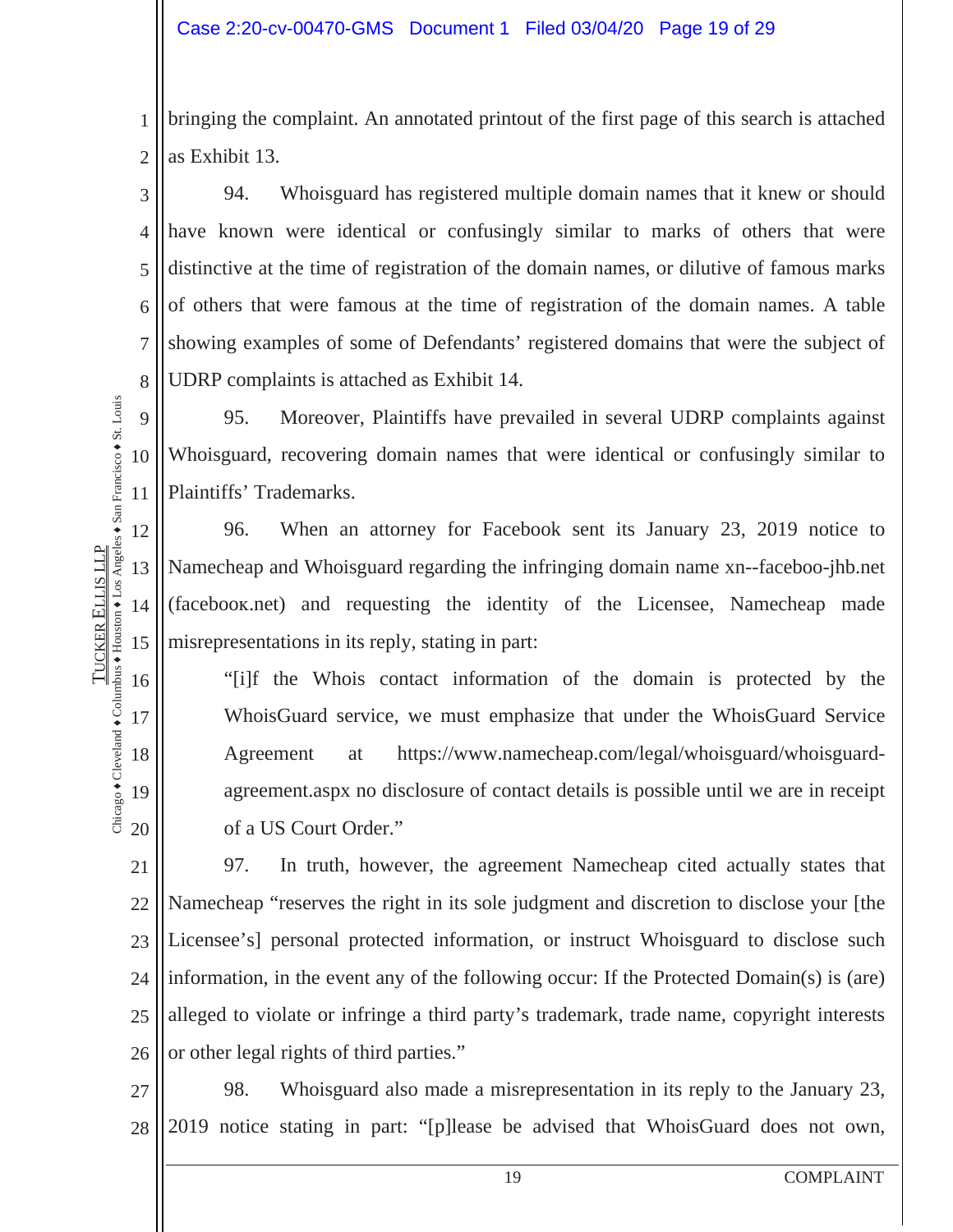#### Case 2:20-cv-00470-GMS Document 1 Filed 03/04/20 Page 20 of 29

1 2 3 4 administer, host or provide registration services to the Domain, but simply provides anonymous privacy protection services to a domain registrant. We cannot remove any content, or links, from the website, provide the registrant contact information, or terminate the Privacy Protection as we do not have control over the service."

99. In truth, however, Whoisguard's Proxy Agreement with its Licensees plainly states: "[b]y subscribing to the Namecheap WHOIS Privacy Protection Services . . . you [the Licensee] are engaging Whoisguard to administer and register each domain name controlled by you . . . in the name of WhoisGuard." *See* Exhibit 2.

9 10 11 100. Whoisguard's Proxy Agreement also states that it can disclose the identity of Licensee if the domain name at issue is "alleged to violate or infringe a third party's trademark, trade name, copyright interests or other legal rights of third parties."

101. Whoisguard's Proxy Agreements make clear that Whoisguard provides the proxy service for the xn--faceboo-jhb.net (facebooƸ.net) domain name. *See* Exhibit  $2.1$ 

15 16 17 18 19 102. Whoisguard's reply to Facebook's January 23, 2019 notice intentionally provided material and misleading false contact information regarding the xn--faceboojhb.net (facebooƸ.net) domain name to Facebook. That is, Whoisguard stated that "WhoisGuard does not own [or] administer … the Domain," when in fact, Whoisguard both owned and administered the domain name. *See* Exhibit 2.

20 21 22 23 103. When Whoisguard receives notices from trademark owners of reasonable evidence of actionable harm caused by domain names Whoisguard owns, Whoisguard routinely advises the trademark owner that it does not own or administer the domain name.

24

5

6

7

8

12

13

14

Chicago  $\bullet$  Cleveland  $\bullet$  Columbus  $\bullet$  Houston  $\bullet$  Los Angeles  $\bullet$  San Francisco  $\bullet$  St. Louis

Chicago + Cleveland + Columbus + Houston + Los Angeles + San Francisco + St. Louis **TUCKER ELLIS LLP** 

TUCKER

ELLIS LLP

104. Whoisguard has engaged in a pattern of conduct where it intentionally

25

 $\overline{a}$ 

26 27 28 <sup>1</sup> Because the domain name system only supports the ASCII character set (e.g., a-z, 0-9), a method of encoding other internationalized characters was created. The domain name xn--faceboo-jhb.net, when displayed on a user's browser, simply replaces the letter ASCII character "k" with the Ancient Greek "k" and is displayed as facebooƸ.net.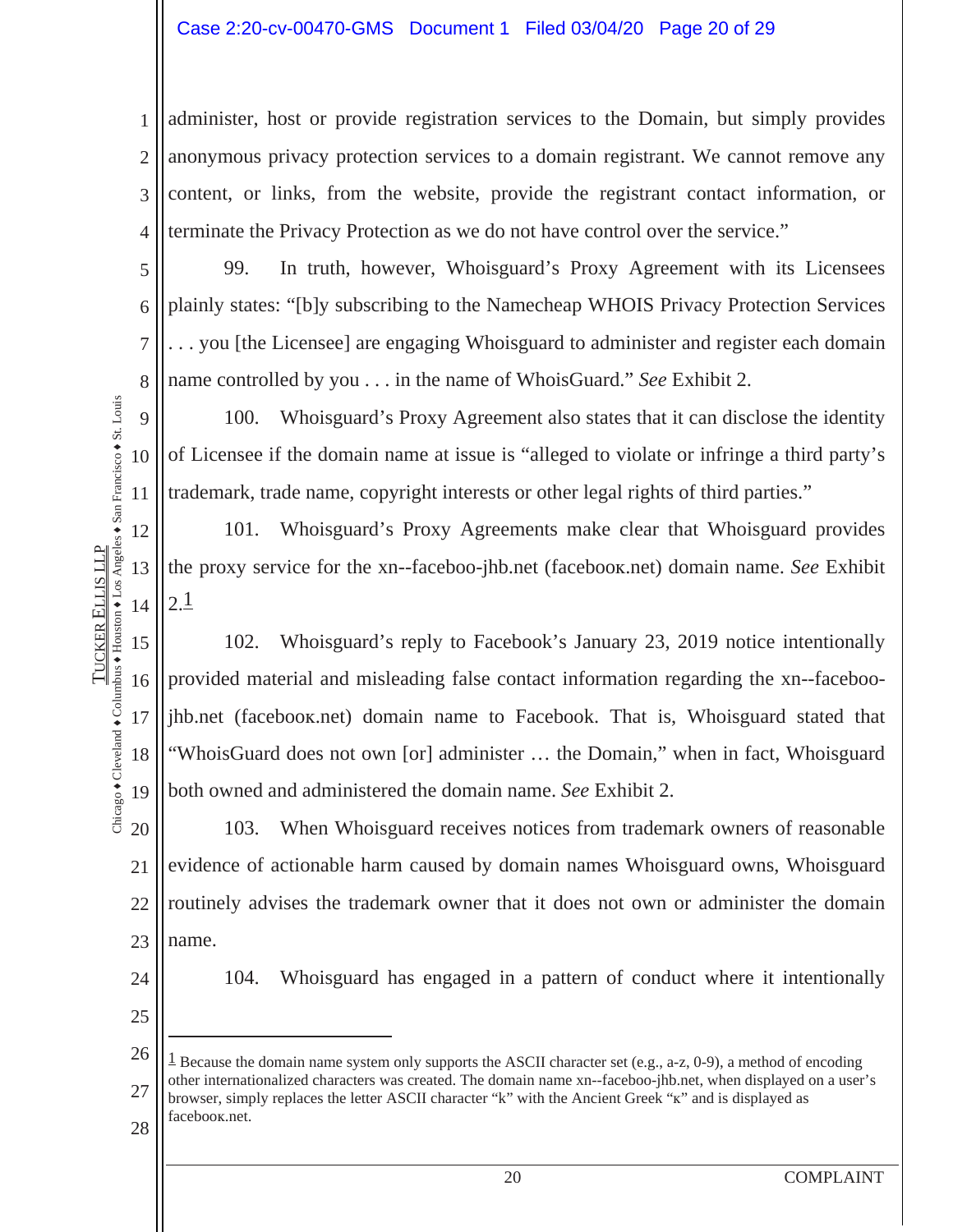1 2 provides material and misleading false contact information for domain names it owns and administers.

3 4

5

6

TUCKER

ELLIS LLP

**TUCKER ELLIS LLP** 

#### **FIRST CAUSE OF ACTION**

#### **[Cybersquatting on Plaintiffs' Trademarks Under 15 U.S.C. § 1125(d)]**

105. Plaintiffs reallege and incorporate by reference all of the preceding paragraphs.

7 8 9 106. Plaintiffs' Trademarks were distinctive or famous and federally registered at the United States Patent and Trademark Office at the time Defendants registered (as the registrant), trafficked in, or used in the Infringing Domain Names.

10 11 107. One or more of the Infringing Domain Names are confusingly similar to Plaintiffs' Trademarks.

12 13 108. One or more of the Infringing Domain Names are dilutive of the Facebook Trademarks or Instagram Trademarks.

14 15 16 109. Defendants registered (as the registrant), trafficked in, or used one or more of the Infringing Domain Names with a bad faith intent to profit from Plaintiffs' Trademarks.

17 18 110. Licensees registered, trafficked in, or used one or more of the Infringing Domain Names with a bad faith intent to profit from Plaintiffs' Trademarks.

Chicago  $\bullet$  Cleveland  $\bullet$  Columbus  $\bullet$  Houston  $\bullet$  Los Angeles  $\bullet$  San Francisco  $\bullet$  St. Louis Diicago + Cleveland + Columbus + Houston + Los Angeles + San Francisco + St. Louis 19 111. Defendants and Licensees do not have any trademark or other intellectual property rights in the Infringing Domain Names. 20

21 22 23 112. The Infringing Domain Names do not consist of the legal name of the Defendants or the Licensees, nor do they consist of a name that is otherwise commonly used to identify them.

24 25 26 113. Defendants and Licensees have not made any prior use of any of the Infringing Domain Names in connection with the *bona fide* offering of any goods or services.

27 28 114. Defendants and Licensees have not made any *bona fide* noncommercial or fair use of Plaintiffs' Trademarks on a website accessible at any of the Infringing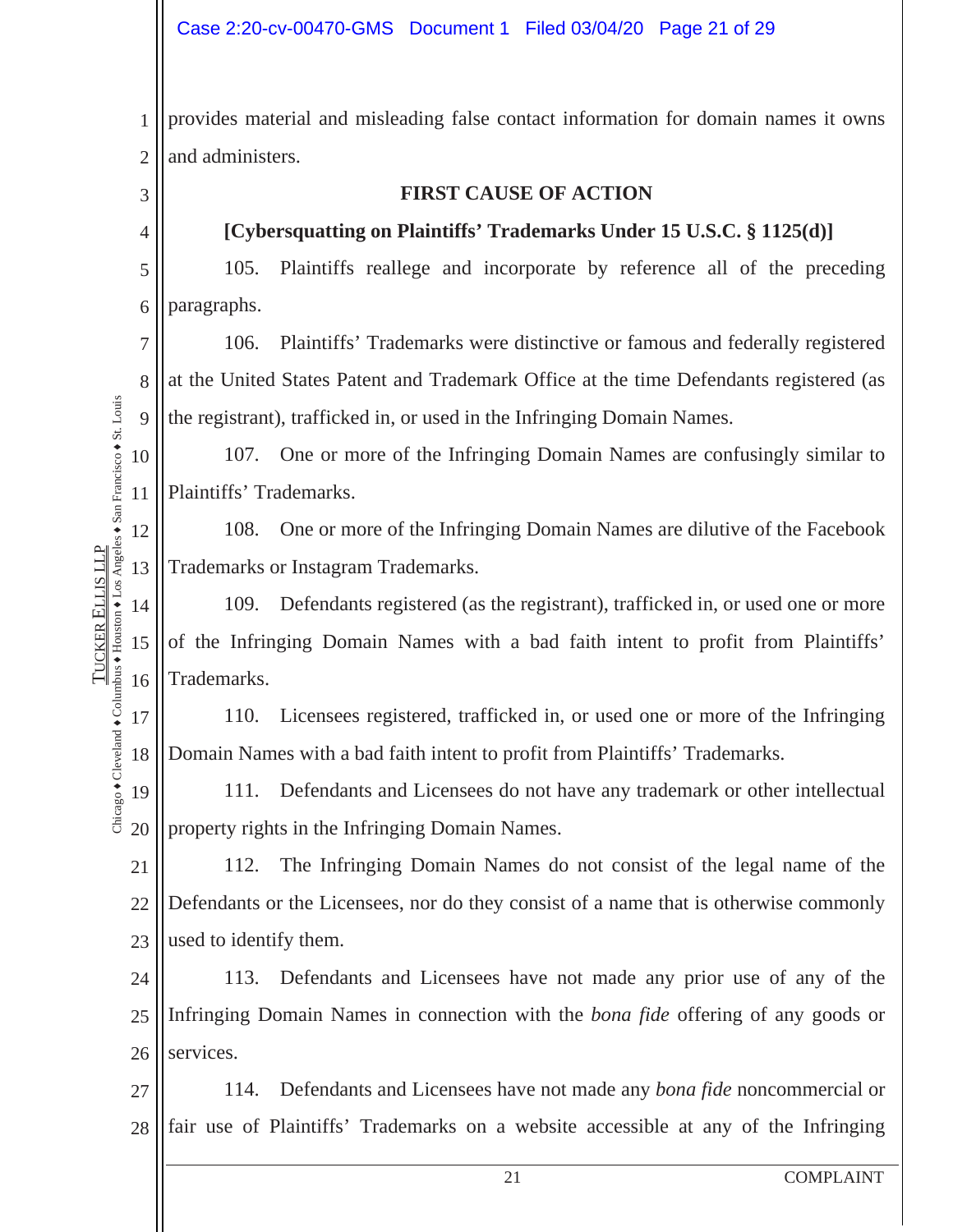1 Domain Names.

2 3 4 5 6 115. Defendants registered (as the registrant), trafficked in, or used one or more of the Infringing Domain Names to divert consumers from Plaintiffs' legitimate websites to websites accessible under the Infringing Domain Names for Defendants' commercial gain by creating a likelihood of confusion as to the source, sponsorship, affiliation, or endorsement of their websites.

7 8 9 10 11 116. Licensees registered (as the registrant), trafficked in, or used one or more of the Infringing Domain Names to divert consumers from Plaintiffs' legitimate websites to websites accessible under the Infringing Domain Names for Licensees' commercial gain by creating a likelihood of confusion as to the source, sponsorship, affiliation, or endorsement of their websites.

12 13 14 117. Defendants registered multiple domain names which Defendants knew were identical or confusingly similar to marks of others that were distinctive at the time of registration of such domain names.

15 16 17 18 118. Defendants have provided material and misleading false contact information, as well as made other misrepresentations, in response to notices from trademark owners in an effort to shield and protect the Licensees from liability for cybersquatting and trademark infringement.

19 20 21 119. Defendants' registration, use, and/or trafficking in the Infringing Domain Names constitutes cybersquatting in violation of 15 U.S.C. § 1125(d), entitling Plaintiffs to relief.

22 23 24 120. Licensees' registration, use, and/or trafficking in the Infringing Domain Names constitutes cybersquatting in violation of 15 U.S.C. § 1125(d), and has harmed Plaintiffs.

25 26 27 121. Defendants agreed that they are liable for the harm to Plaintiffs caused by the Licensees' registration, use, and/or trafficking in the Infringing Domain Names in violation of the Lanham Act.

122. Since Defendants did not disclose the name of the Licensees in response

Chicago  $\bullet$  Cleveland  $\bullet$  Columbus  $\bullet$  Houston  $\bullet$  Los Angeles  $\bullet$  San Francisco  $\bullet$  St. Louis Diicago + Cleveland + Columbus + Houston + Los Angeles + San Francisco + St. Louis **TUCKER ELLIS LLP** ELLIS LLP TUCKER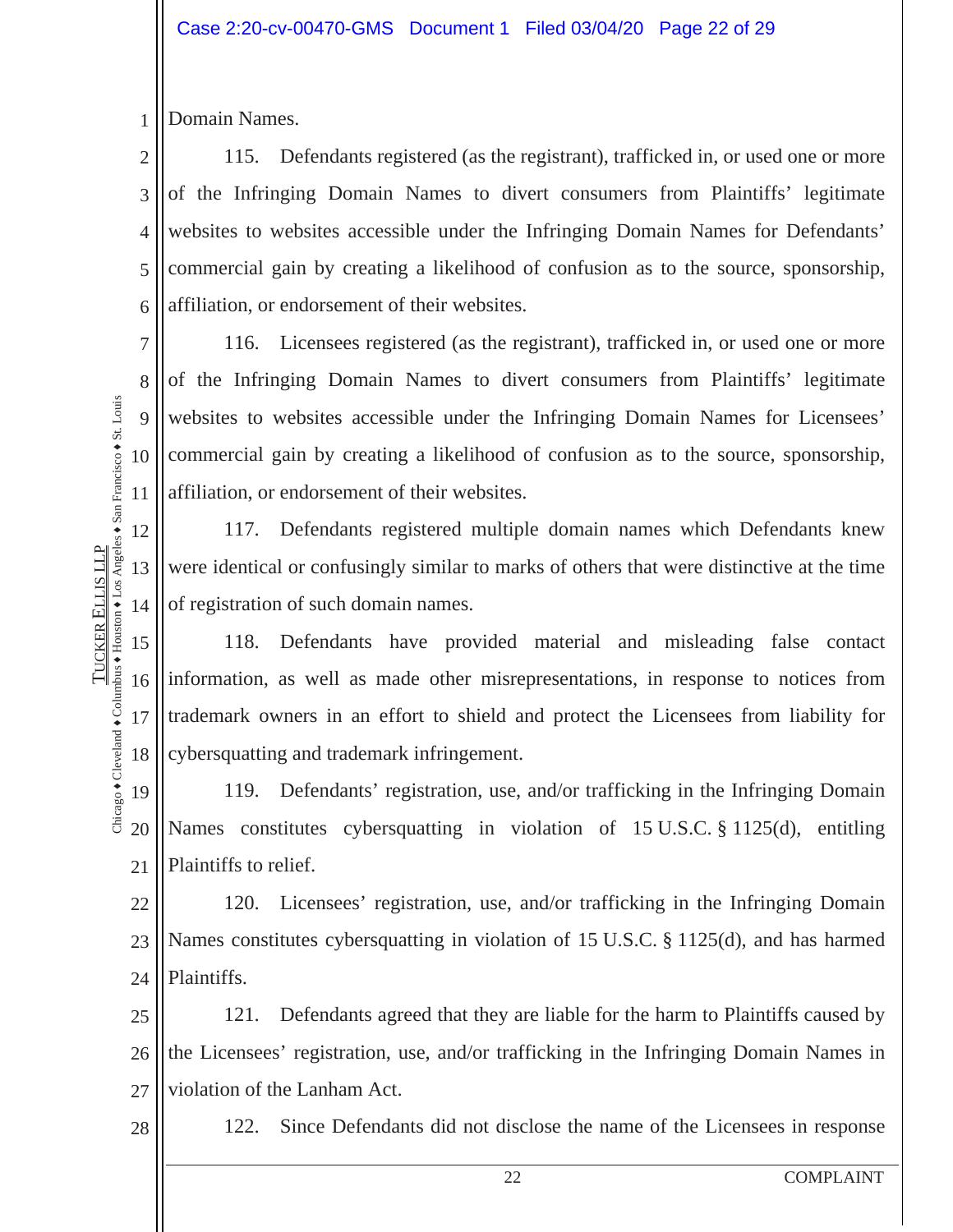1 2 3 to Plaintiffs' Notices, Defendants are liable for the harm to Plaintiffs caused by the Licensees' registration, use, and/or trafficking in the Infringing Domain Names in violation of the Lanham Act.

4 5 6 123. Plaintiffs' remedy at law is not adequate to compensate them for the injuries Defendants inflicted on Plaintiffs. Accordingly, Plaintiffs are entitled to permanent injunctive relief pursuant to 15 U.S.C. § 1116.

7 8 9 10 124. Plaintiffs are entitled to recover Defendants' profits, Plaintiffs' actual damages, and the costs of this action. Instead of actual damages and profits, Plaintiffs may alternatively elect to an award of statutory damages under 15 U.S.C. § 1117(d) in an amount of \$100,000 per domain name.

11 12 125. This is an exceptional case, entitling Plaintiffs to an award of reasonable attorneys' fees under 15 U.S.C. § 1117.

13

14

Chicago  $\bullet$  Cleveland  $\bullet$  Columbus  $\bullet$  Houston  $\bullet$  Los Angeles  $\bullet$  San Francisco  $\bullet$  St. Louis

Chicago + Cleveland + Columbus + Houston + Los Angeles + San Francisco + St. Louis **TUCKER ELLIS LLP** 

15

TUCKER

ELLIS LLP

#### **SECOND CAUSE OF ACTION**

### **[Trademark and Service Mark Infringement of Plaintiffs' Trademarks Under 15 U.S.C. § 1114]**

16 17 126. Plaintiffs reallege and incorporate by reference all of the preceding paragraphs.

18 19 20 127. Licensees have used Plaintiffs' Trademarks in interstate commerce. Licensees' use of Plaintiffs' Trademarks is likely to cause confusion, mistake, or deception as to the origin, sponsorship, or approval by Plaintiffs of Licensees' websites.

21 22 128. The above-described acts of Licensees constitute trademark and service mark infringement in violation of 15 U.S.C. § 1114(1) and entitle Plaintiffs to relief.

23 24 129. Licensees have unfairly profited from the alleged trademark and service mark infringement.

25 26 130. By reason of Licensees' acts of trademark and service mark infringement, Plaintiffs have suffered damage to the goodwill associated with Plaintiffs' Trademarks.

27 28 131. Defendants agreed that they are liable for the harm to Plaintiffs caused by the Licensees' use of the Infringing Domain Names in violation of the Lanham Act.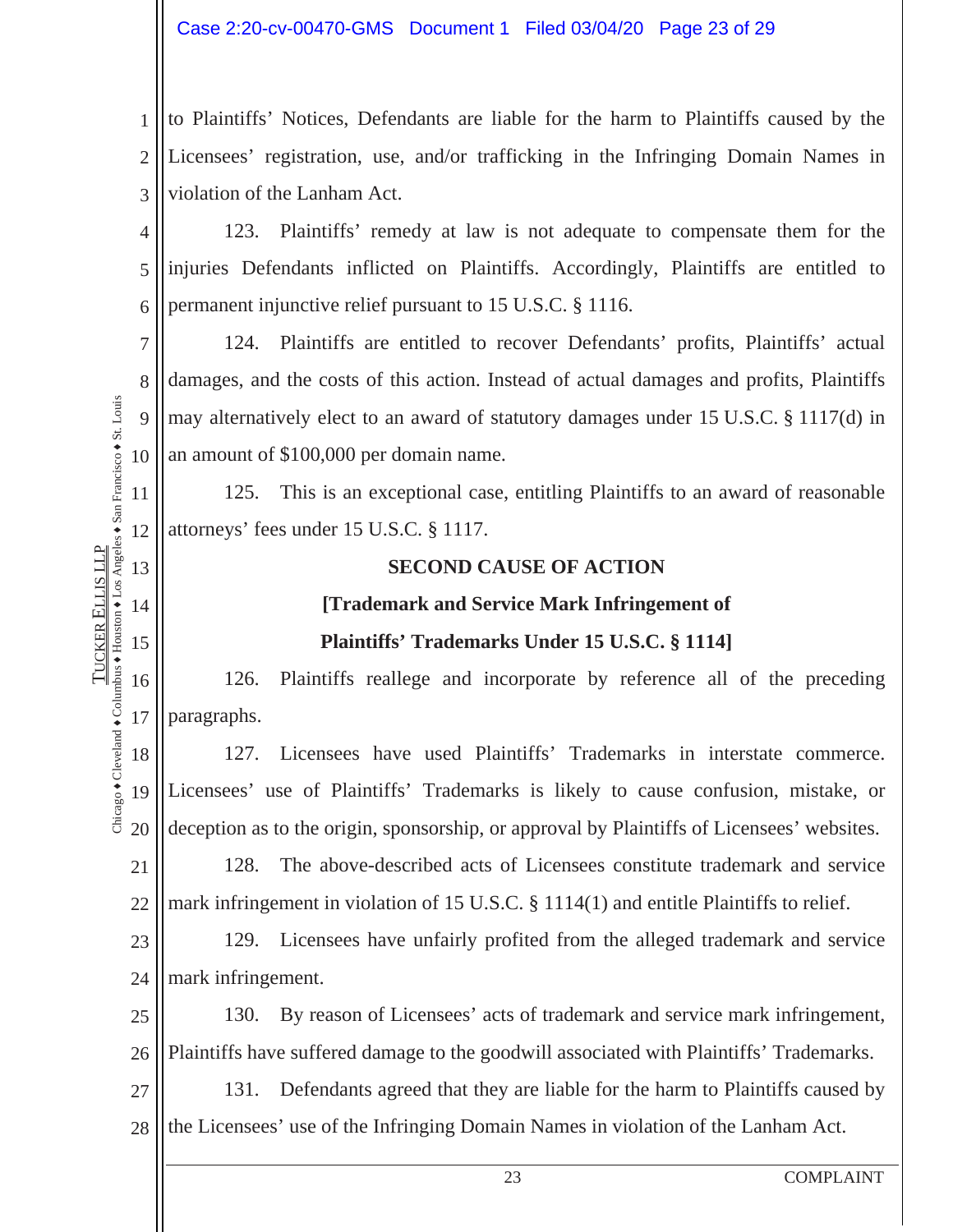1 2 3 132. Since Defendants did not disclose the name of the Licensees in response to Plaintiffs' Notices, Defendants are liable for the harm to Plaintiffs caused by the Licensees' use of the Infringing Domain Names in violation of the Lanham Act.

4 5 6 133. Plaintiffs are entitled to recover Licensees' profits, Plaintiffs' actual damages, and the costs of this action. Plaintiffs are also entitled to have their damages trebled under 15 U.S.C. § 1117(a).

134. This is an exceptional case, making Plaintiffs eligible for an award of reasonable attorneys' fees pursuant to 15 U.S.C. § 1117(a).

#### **THIRD CAUSE OF ACTION**

### **[Trademark and Service Mark Infringement of Plaintiffs' Trademarks and False Designation of Origin Under 15 U.S.C. § 1125(a)]**

135. Plaintiffs reallege and incorporate by reference all of the preceding paragraphs.

14 15 136. Plaintiffs' Trademarks are distinctive marks that are associated with Plaintiffs and exclusively identify their respective businesses, products, and services.

16 17 18 19 137. Licensees' use in commerce of Plaintiffs' Trademarks, and variations thereof, is likely to cause confusion, or to cause mistake, or to deceive the relevant public that Licensees' goods and services are authorized, sponsored, or approved by, or are affiliated with, Plaintiffs.

20 21 22 138. Licensees' acts constitute trademark and service mark infringement of Plaintiffs' Trademarks, as well as false designation of origin, in violation of 15 U.S.C. § 1125(a), entitling Plaintiffs to relief.

23

28

139. Licensees have unfairly profited from their conduct.

24 25 140. By reason of the above-described acts of Licensees, Plaintiffs have suffered damage to the goodwill associated with Plaintiffs' Trademarks.

26 27 141. Defendants agreed that they are liable for the harm to Plaintiffs caused by the Licensees' use of the Infringing Domain Names in violation of the Lanham Act.

#### 142. Since Defendants did not disclose the name of the Licensees in response

7

8

9

10

11

12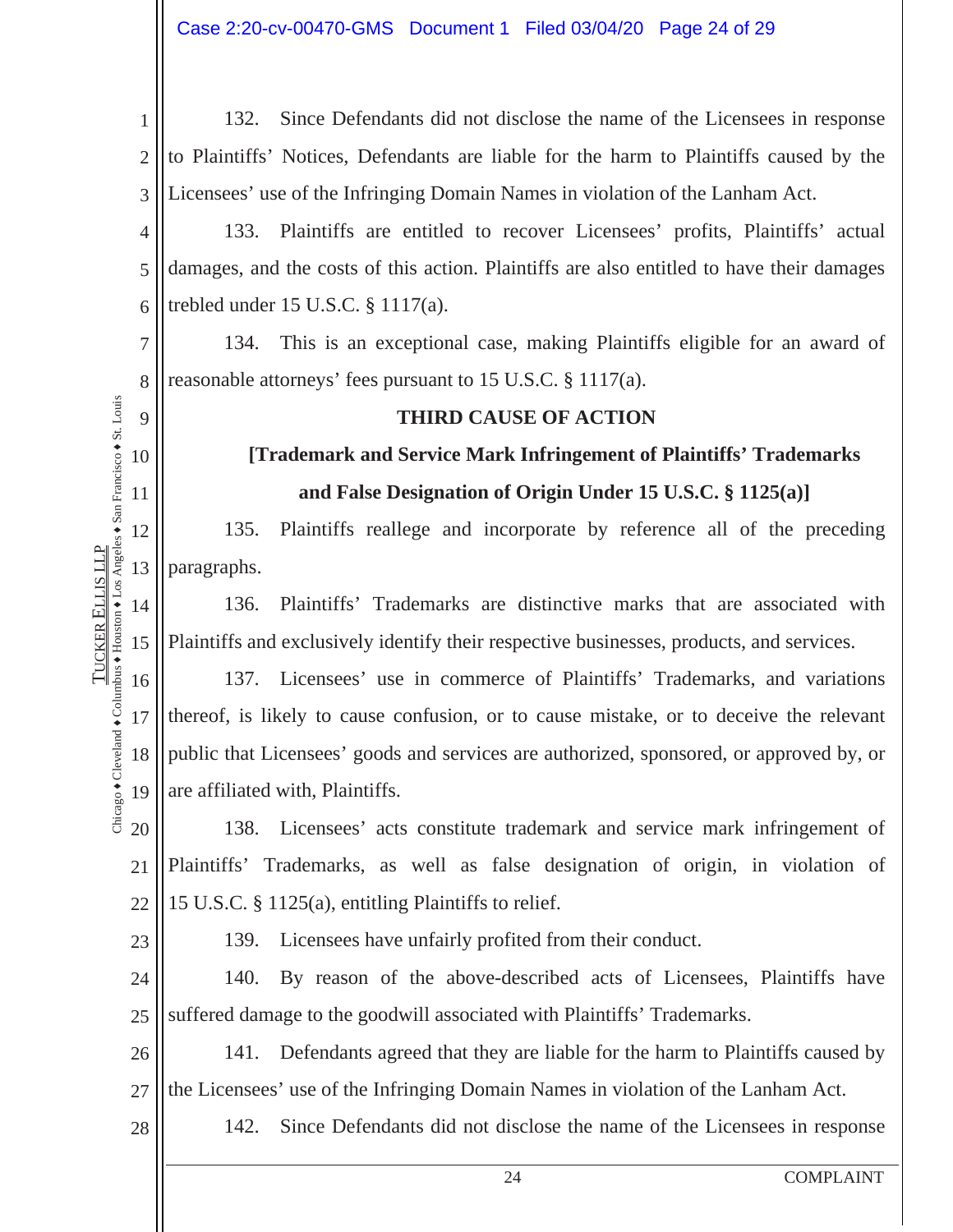1 2 to Plaintiffs' Notices, Defendants are liable for the harm to Plaintiffs caused by the Licensees' use of the Infringing Domain Names in violation of the Lanham Act.

3 4 5 143. Plaintiffs are entitled to recover Licensees' profits, Plaintiffs' actual damages, and the costs of this action. Plaintiffs are also entitled to have their damages trebled under 15 U.S.C. § 1117(a).

6 7 144. This is an exceptional case, making Plaintiffs eligible for an award of reasonable attorneys' fees pursuant to 15 U.S.C. § 1117.

# **FOURTH CAUSE OF ACTION**

# **[Dilution of the Facebook Trademarks and Instagram**

**Trademarks Under 15 U.S.C. § 1125(c)]** 

11 12 145. Facebook and Instagram reallege and incorporate by reference all of the preceding paragraphs.

13 14 15 16 17 18 146. The Facebook Trademarks and Instagram Trademarks are famous, as that term is used in 15 U.S.C. § 1125(c), and they were famous before Licensees' use of them and variations of the trademarks in commerce. This fame is based on, among other things, the inherent distinctiveness and federal registration of each of the Facebook Trademarks and Instagram Trademarks as well as the extensive and exclusive worldwide use, advertising, promotion, and recognition of them.

19 20 21 147. Licensees' use of the Facebook Trademarks and Instagram Trademarks, and variations thereof, in commerce is likely to cause dilution by blurring or dilution by tarnishment of these trademarks.

22 23 148. Licensees' acts constitute dilution by blurring and dilution by tarnishment in violation of 15 U.S.C. § 1125(c), entitling Facebook and Instagram to relief.

24

8

9

10

TUCKER

ELLIS LLP

Chicago  $\bullet$  Cleveland  $\bullet$  Columbus  $\bullet$  Houston  $\bullet$  Los Angeles  $\bullet$  San Francisco  $\bullet$  St. Louis

Chicago + Cleveland + Columbus + Houston + Los Angeles + San Francisco + St. Louis **TUCKER ELLIS LLP** 

149. Licensees have unfairly profited from their conduct.

25 26 27 150. Licensees damaged the goodwill associated with the Facebook Trademarks and the Instagram Trademarks, and they will continue to cause irreparable harm.

28

151. Defendants agreed that they are liable for the harm to Plaintiffs caused by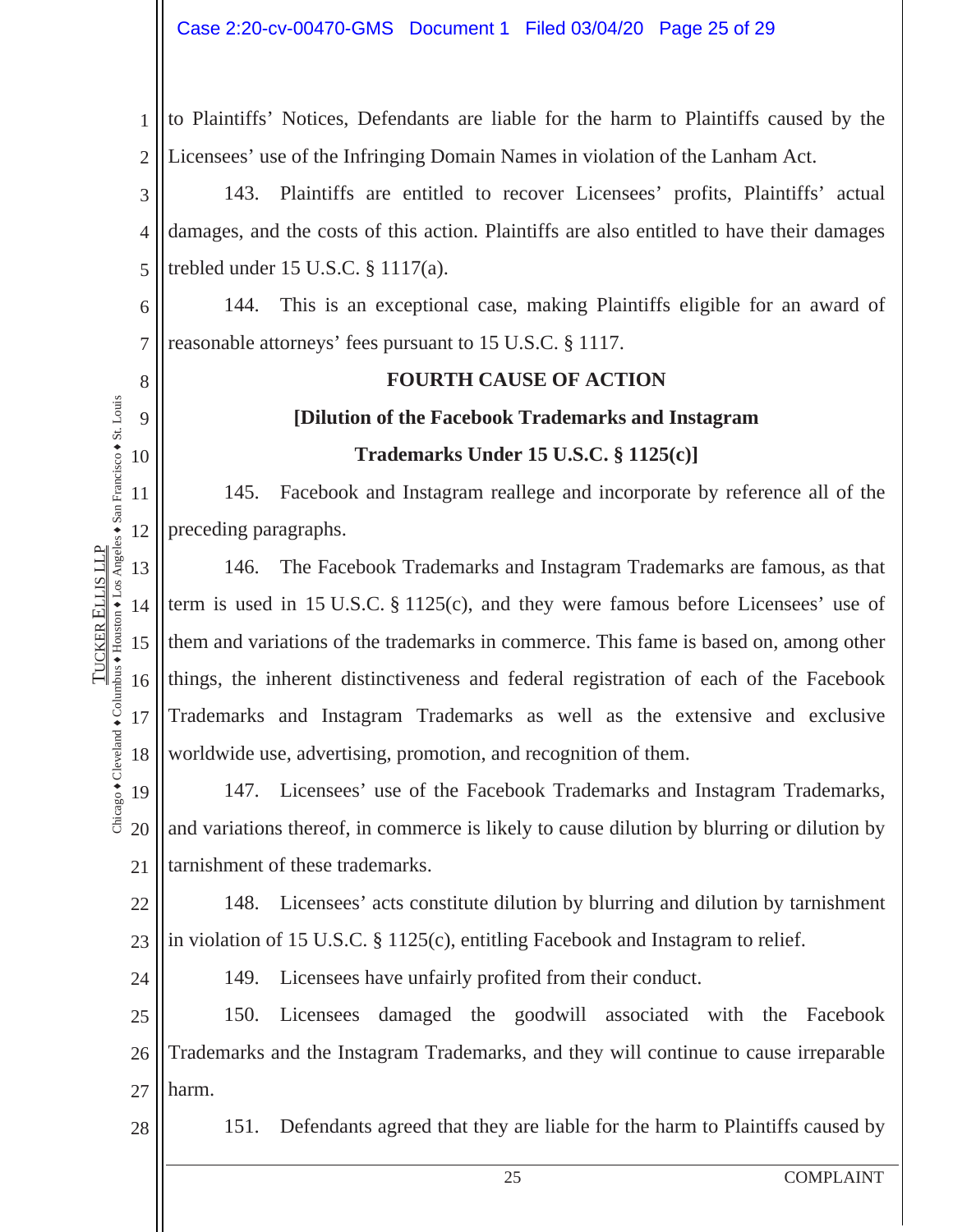1 the Licensees' use of the Infringing Domain Names in violation of the Lanham Act.

2 3 4 152. Since Defendants did not disclose the name of the Licensees in response to Plaintiffs' Notices, Defendants are liable for the harm to Plaintiffs caused by the Licensees' use of the Infringing Domain Names in violation of the Lanham Act.

5 6 7 153. Because Licensees acted willfully, Facebook and Instagram are entitled to damages against Defendants, and those damages should be trebled pursuant to 15 U.S.C. § 1117.

8 9 154. This is an exceptional case, making Plaintiffs eligible for an award of attorneys' fees pursuant to 15 U.S.C. § 1117.

#### **REQUEST FOR RELIEF**

WHEREFORE, Plaintiffs request judgment against Defendants as follows:

1. That the Court find that Defendants have registered, trafficked in, or used one or more of the Infringing Domain Names with a bad faith intent to profit from Plaintiffs' Trademarks in violation of 15 U.S.C. § 1125(d).

15 16 17 2. That the Court enter a judgment against Defendants that Defendants have infringed the rights of Plaintiffs in Plaintiffs' Trademarks in violation of 15 U.S.C. § 1125(d).

Chicago  $\bullet$  Cleveland  $\bullet$  Columbus  $\bullet$  Houston  $\bullet$  Los Angeles  $\bullet$  San Francisco  $\bullet$  St. Louis Chicago + Cleveland + Columbus + Houston + Los Angeles + San Francisco + St. Louis 18

19

20

21

22

23

24

25

26

27

28

10

11

12

13

14

TUCKER

ELLIS LLP

**TUCKER ELLIS LLP** 

3. That the Court find that:

a. Licensees have registered, trafficked in, or used one or more of the Infringing Domain Names with a bad faith intent to profit from Plaintiffs' Trademarks in violation of 15 U.S.C. § 1125(d);

b. Licensees have infringed the rights of Plaintiffs in the federally registered Facebook Trademarks, FB Trademarks, Instagram Trademarks, and WhatsApp Trademarks in violation of 15 U.S.C. § 1114(1);

c. Licensees have infringed the rights of Plaintiffs in the Facebook Trademarks, FB Trademarks, Instagram Trademarks and WhatsApp Trademarks in violation of 15 U.S.C. § 1125(a); and

d. Licensees have infringed the rights of Plaintiffs in the federally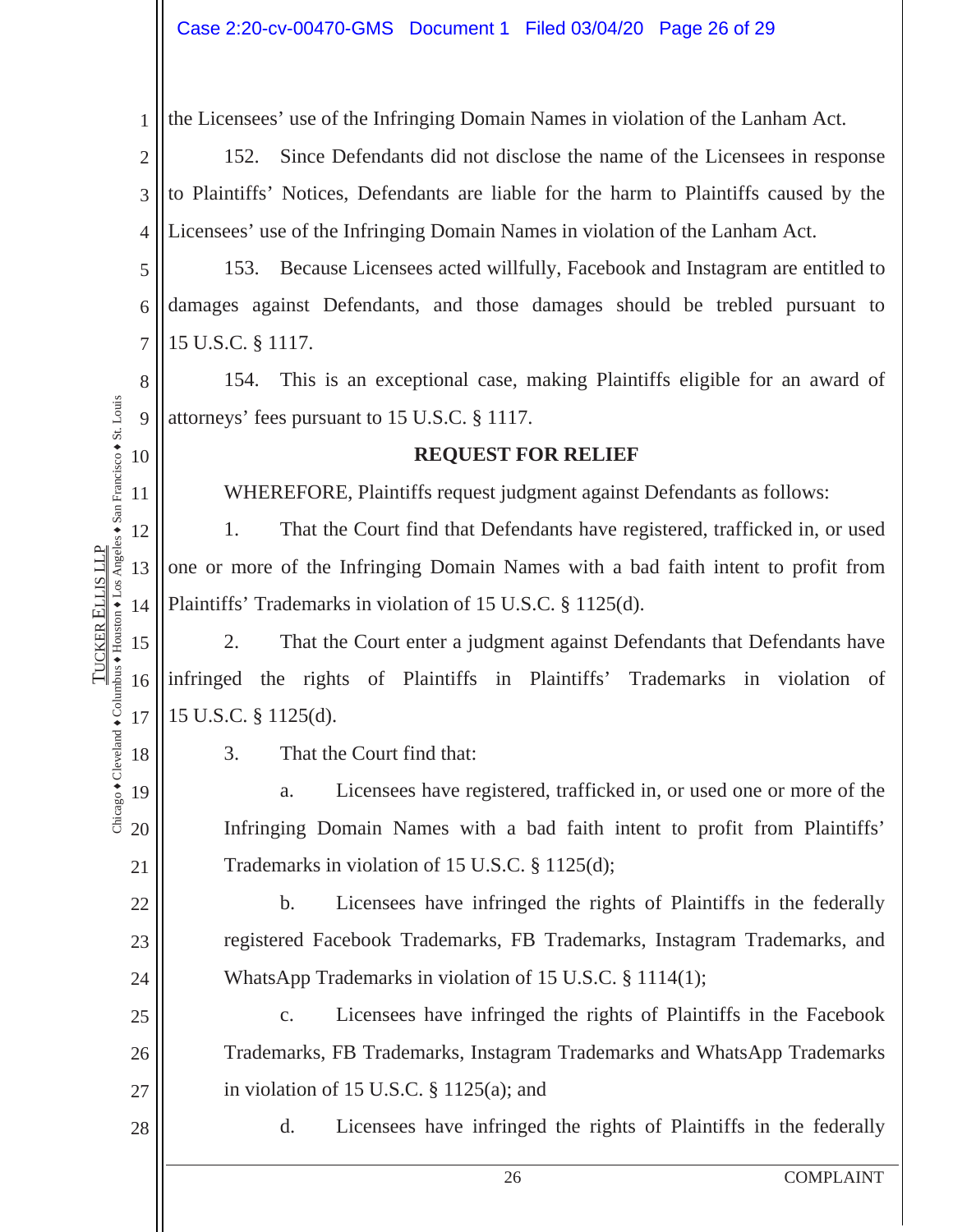registered Facebook Trademarks and Instagram Trademarks in violation of 15 U.S.C. § 1125(c).

3

4

5

6

7

TUCKER

ELLIS LLP

Chicago  $\bullet$  Cleveland  $\bullet$  Columbus  $\bullet$  Houston  $\bullet$  Los Angeles  $\bullet$  San Francisco  $\bullet$  St. Louis

Chicago + Cleveland + Columbus + Houston + Los Angeles + San Francisco + St. Louis **TUCKER ELLIS LLP** 

1

2

4. That each of the above acts was willful.

5. That the Court enter a judgment against Defendants that Defendants are liable for the harm caused to Plaintiffs by the Licensees' infringement of the Plaintiffs' Trademarks in violation of the Lanham Act and that these damages be trebled due to Licensees' willfulness, in accordance with the provisions of 15 U.S.C. § 1117

8 9 10 11 12 13 6. That the Court issue a permanent injunction enjoining and restraining Defendants, their officers, agents, servants, employees, and attorneys; and other persons who are in active concert or participation with them, from registering, using, or trafficking in, with a bad faith intent to profit, any domain name that is identical or confusingly similar to the Facebook Trademarks, FB Trademarks, Instagram Trademarks, or WhatsApp Trademarks.

14 15 16 7. That Defendants be ordered to account for and disgorge to Plaintiffs all amounts by which Defendants have been unjustly enriched by reason of the unlawful acts complained of.

17 18 19 8. That Plaintiffs be awarded \$100,000 in statutory damages per infringing domain name by reason of Defendants' cybersquatting, in accordance with the provisions of 15 U.S.C. § 1117.

20 21 9. That Plaintiffs be awarded an amount sufficient to reimburse Plaintiffs for the costs of corrective advertising.

22 23 10. That Plaintiffs be awarded prejudgment interest on all infringement damages.

24 25 11. That the Court award Plaintiffs their reasonable attorneys' fees pursuant to 15 U.S.C. § 1117 and any other applicable provision of law.

26

12. That the Court award Plaintiffs their costs of suit incurred herein.

27 28 13. That the Court award such other or further relief as the Court may deem just and proper.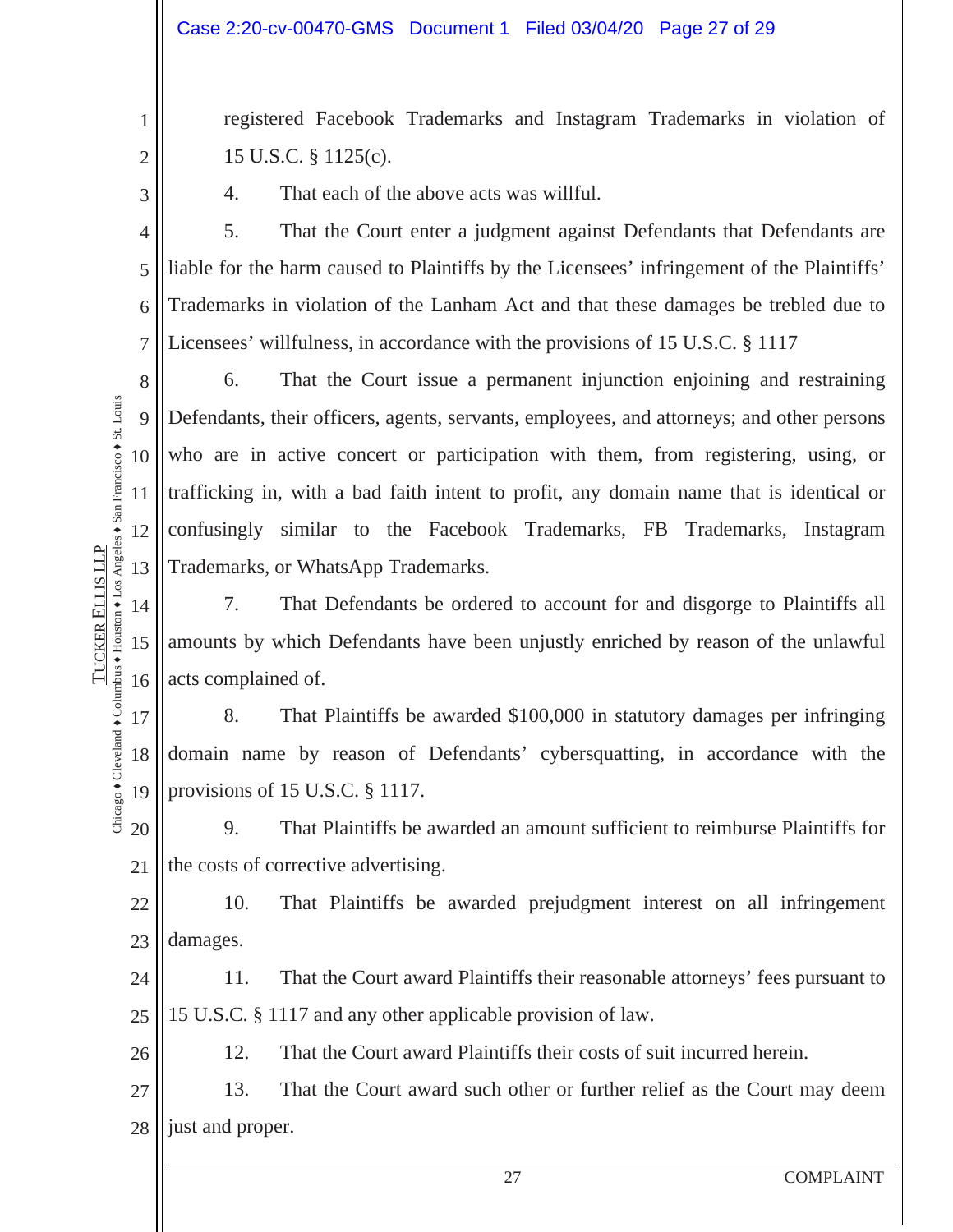|                                                                               |                                |                       | Case 2:20-cv-00470-GMS  Document 1  Filed 03/04/20  Page 28 of 29 |                  |
|-------------------------------------------------------------------------------|--------------------------------|-----------------------|-------------------------------------------------------------------|------------------|
|                                                                               |                                |                       |                                                                   |                  |
|                                                                               | $\mathbf{1}$<br>$\overline{2}$ | DATED: March 04, 2020 | <b>SNELL &amp; WILMER L.L.P.</b>                                  |                  |
|                                                                               | 3                              |                       |                                                                   |                  |
|                                                                               | $\overline{4}$                 |                       |                                                                   |                  |
|                                                                               | 5                              |                       | By: s/David G. Barker                                             |                  |
|                                                                               | 6                              |                       | David G. Barker<br>Jacob C. Jones                                 |                  |
|                                                                               | $\overline{7}$                 |                       | One Arizona Center<br>400 E. Van Buren, Suite 1900                |                  |
|                                                                               | 8                              |                       | Phoenix, Arizona 85004-2202                                       |                  |
|                                                                               | 9                              |                       | <b>TUCKER ELLIS LLP</b>                                           |                  |
|                                                                               | 10                             |                       | David J. Steele<br>Howard A. Kroll                                |                  |
|                                                                               | 11                             |                       | Steven E. Lauridsen<br>515 South Flower Street                    |                  |
|                                                                               | 12                             |                       | Forty-Second Floor                                                |                  |
| umbus + Houston + Los Angeles + San Francisco + St. Louis<br>TUCKER ELLIS LLP | 13                             |                       | Los Angeles, CA 90071-2223                                        |                  |
|                                                                               | 14                             |                       | Attorneys for Plaintiffs,<br>Facebook, Inc., Instagram, LLC,      |                  |
|                                                                               | 15                             |                       | and WhatsApp Inc.                                                 |                  |
|                                                                               | 16                             |                       |                                                                   |                  |
|                                                                               | 17                             |                       |                                                                   |                  |
|                                                                               | 18                             |                       |                                                                   |                  |
| Chicago + Cleveland + Col                                                     | 19                             |                       |                                                                   |                  |
|                                                                               | 20<br>21                       |                       |                                                                   |                  |
|                                                                               | 22                             |                       |                                                                   |                  |
|                                                                               | 23                             |                       |                                                                   |                  |
|                                                                               | 24                             |                       |                                                                   |                  |
|                                                                               | 25                             |                       |                                                                   |                  |
|                                                                               | 26                             |                       |                                                                   |                  |
|                                                                               | 27                             |                       |                                                                   |                  |
|                                                                               | 28                             |                       |                                                                   |                  |
|                                                                               |                                |                       | 28                                                                | <b>COMPLAINT</b> |
|                                                                               |                                |                       |                                                                   |                  |